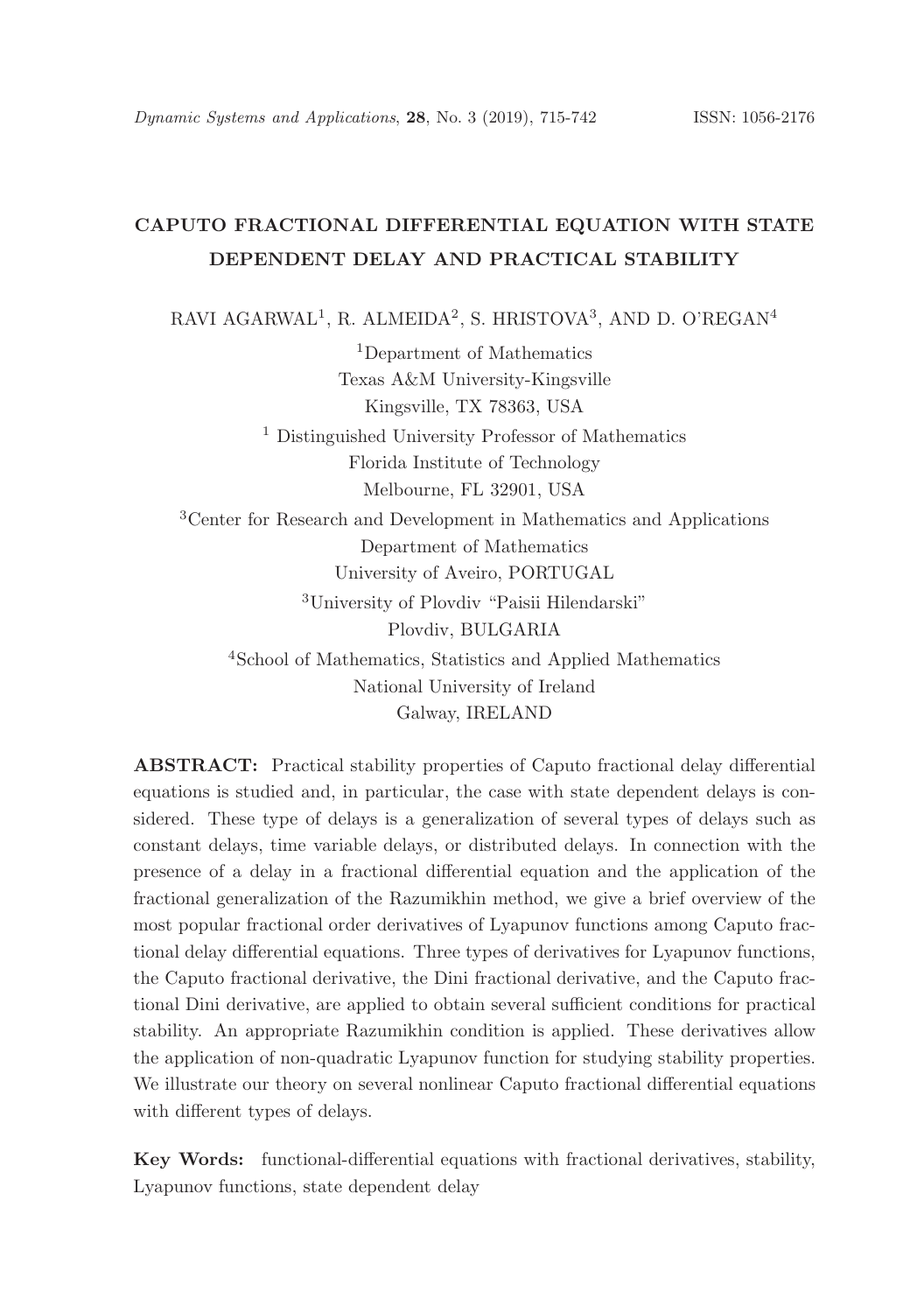|                                                  | <b>Received:</b> July 20, $2019$ : | <b>Revised:</b> July 29, 2019; |
|--------------------------------------------------|------------------------------------|--------------------------------|
| <b>Published (online):</b> July 30, 2019         |                                    | doi: $10.12732/dsa.v28i3.11$   |
| Dynamic Publishers, Inc., Acad. Publishers, Ltd. |                                    | https://acadsol.eu/dsa         |

### 1. INTRODUCTION

Fractional differential equations have been studied extensively in the literature because of their applications in various fields of engineering and science (see, for example, the monographs [4, 13], and the cited therein references). Also, various types of delays arise in differential equations due to more adequate modeling of real world problems. State-dependent delays in differential equations with ordinary derivative are applied in modeling milling [10] and in control theory [18].

In the qualitative study for nonlinear systems stability properties are important. For example, several stability results for fractional order systems with delay were obtained in [5]. An appropriate method for this study is the Lyapunov second method and its modification of the Razumikhin method (see, for example, [6] for stability of fractional delay differential equations, and [9], for Lyapunov-Razumikhin techniques for state-dependent delay differential equations). LaSalle and Lefschetz [12] introduced the so called practical stability which do not provide stability of the equilibrium point but it is connected with its boundedness. This type of stability is studied for various types of differential equations (for the Caputo fractional differential equations see [2]).

The main goal of this paper is the study practical stability properties of Caputo fractional delay differential equations. We study the general case of state dependent delays which includes for example the cases of time dependent variable delay, with a constant delay, and without delay. To the best of our knowledge, this is the first paper studying practical stability properties of Caputo fractional differential equation with state dependent delay. The investigation is based on the fractional modification of the Razumikhin method. It is worth pointing out that the Lyapunov functional method cannot be easily generalized to fractional order systems. Taking these factors into consideration, we present a brief overview of the literature, with various definitions of fractional order derivatives of Lyapunov functions among Caputo fractional delay differential equations. Three types of fractional derivatives of Lyapunov functions are applied: Caputo fractional derivative, Dini fractional derivative, and Caputo fractional Dini derivative. Although the most popular of them is the Caputo fractional derivative, it leads to some restrictions in applications, such as applying differentiable Lyapunov function and a Razumikhin condition over the whole past time interval.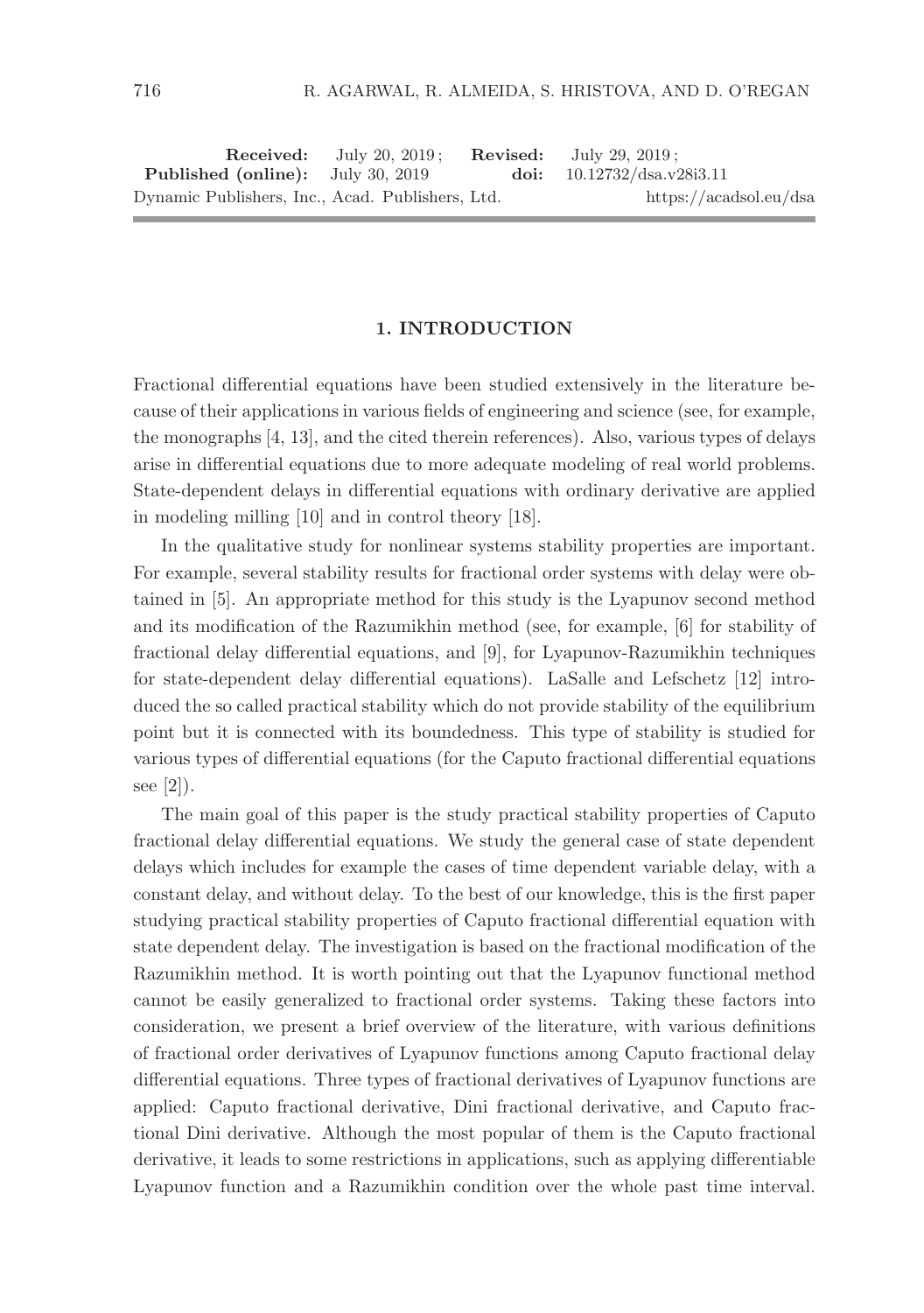When the other two types of derivatives of Lyapunov functions, the Dini and Caputo fractional Dini derivatives, are applied, then in the sufficient conditions we obtain, we use less restrictive conditions (similar to the Razumikhin condition and continuous Lyapunov functions without the restriction of differentiability). Several examples with various types of delays are provided to illustrate the application of the sufficient conditions we obtain.

### 2. NOTES ON FRACTIONAL CALCULUS

Fractional calculus generalizes the derivative and the integral of a function to a noninteger order [14]. In many applications in science and engineering, the fractional order q is often less than 1, so we restrict  $q \in (0, 1)$  everywhere in the paper. There are several definitions of fractional derivatives and fractional integrals, and three of them are presented next  $([14])$ :

1. The Riemann–Liouville (RL) fractional derivative of order q of function  $m$  is given by

$$
{}_{t_0}^{RL}D^q m(t) = \frac{1}{\Gamma(1-q)} \frac{d}{dt} \int_{t_0}^t (t-s)^{-q} m(s) ds, \ t \ge t_0
$$

where  $\Gamma(.)$  denotes the Gamma function.

2. The Caputo fractional derivative of order  $q$  is defined by

$$
{}_{t_0}^c D^q m(t) = \frac{1}{\Gamma(1-q)} \int_{t_0}^t (t-s)^{-q} m'(s) ds, \quad t \ge t_0.
$$

The Caputo and Riemann-Liouville formulations coincide when the initial conditions are zero. Note that the RL derivative is meaningful under weaker smoothness requirements.

3. The Grünwald-Letnikov fractional derivative is given by

$$
{}_{t_0}\widetilde{D}_t^q m(t) = \lim_{h \to 0} \frac{1}{h^q} \sum_{r=0}^{[\frac{t-t_0}{h}]} (-1)^r {q \choose r} m(t-rh), \qquad t \ge t_0
$$

and the Grünwald-Letnikov fractional Dini derivative by

$$
t_0 \tilde{D}_+^q m(t) = \limsup_{h \to 0+} \frac{1}{h^q} \sum_{r=0}^{\left[\frac{t-t_0}{h}\right]} (-1)^r {q \choose r} m(t-rh), \quad t \ge t_0,
$$
 (1)

where  $\binom{q}{r} = \frac{q(q-1)...(q-r+1)}{r!}$  $\frac{d \cdot (q - r + 1)}{r!}$  and  $\left[\frac{t - t_0}{h}\right]$  denotes the integer part of the fraction  $\frac{t-t_0}{h}$ .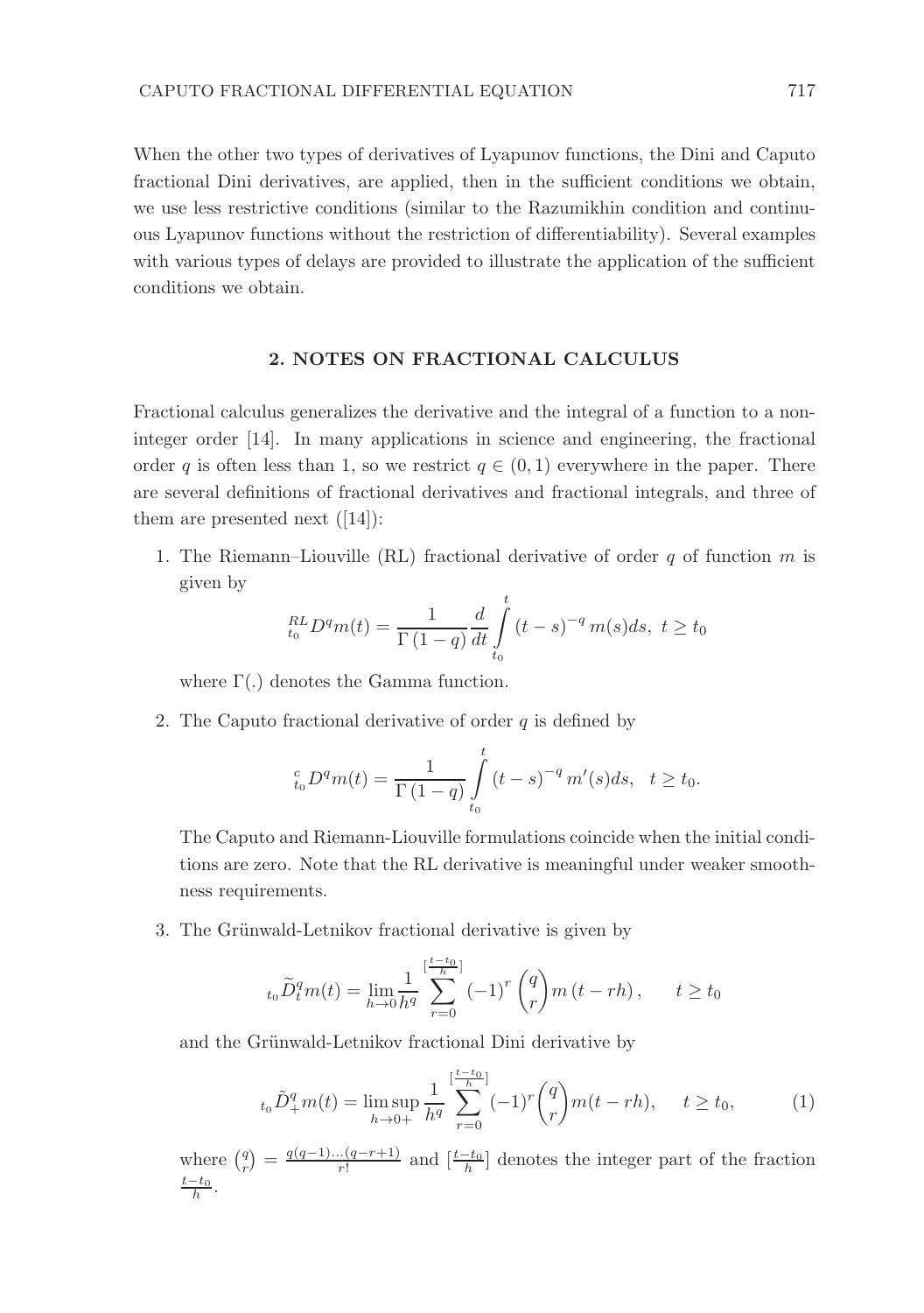From the relation between the Caputo fractional derivative and the Grünwald-Letnikov fractional derivative, using (1), we define the Caputo fractional Dini derivative as

$$
{}_{t_0}^c D_+^q m(t) = {}_{t_0} \tilde{D}_+^q [m(t) - m(t_0)],
$$

i.e.

$$
t_0^c D_+^q m(t) = \limsup_{h \to 0+} \frac{1}{h^q} \Big[ m(t) - m(t_0) - \sum_{r=1}^{\left[\frac{t-t_0}{h}\right]} (-1)^{r+1} {q \choose r} \Big( m(t - rh) - m(t_0) \Big) \Big]. \tag{2}
$$

### 3. STATEMENT OF THE PROBLEM

Let  $\mathbb{R}_+ = [0, \infty)$  and  $r > 0$  be a given number. Consider the space  $C_0$  of all functions  $y: [-r, 0] \to \mathbb{R}^n$  which are continuous endowed with the norm

$$
||y||_0 = \sup_{t \in [-r,0]} \{ ||y(t)|| : y \in C_0 \},\
$$

where  $\|\cdot\|$  is a norm in  $\mathbb{R}^n$ .

Consider the initial value problem (IVP) for a nonlinear system of fractional differential equations with finite state dependent delay (FrDDE) with  $q \in (0, 1)$ :

$$
{}_{t_0}^C D_t^q x(t) = f(t, x(t), x_{\rho(t, x_t)}), \text{ for } t > t_0,
$$
  
 
$$
x(t + t_0) = \phi(t), \text{ for } t \in [-r, 0],
$$
 (3)

where  $x \in \mathbb{R}^n$ ,  $t_0 \geq 0$  is the initial time, and  $C_{t_0}^C D_t^q y(t)$  denotes the Caputo fractional derivative for the state x. Also,  $f: [t_0, \infty) \times \mathbb{R}^n \times \mathbb{R}^n \to \mathbb{R}^n$ ,  $\rho: [t_0, \infty) \times C_0 \to \mathbb{R}_+$ , and  $\phi \in C_0$ , are three given functions, where  $r > 0$ . Here,  $x_t(s) = x(t+s)$ ,  $s \in [-r, 0]$ represents the history of the state from time  $t-r$  up to the present time t. Note that, for any  $t \geq 0$ , we let  $x_{\rho(t,x_t)} = x(\rho(t, x(t+s))), s \in [-r, 0].$ 

We introduce the following assumptions:

- **A1** The function f belong to  $C([t_0,\infty) \times C_0 \times C_0, \mathbb{R}^n)$ .
- **A2** There exists a set  $\Omega \subset C_0$  such that the function  $\rho \in C([t_0,\infty) \times C_0,\mathbb{R})$  and  $t - r \leq \rho(t, u) \leq t$ , for  $u \in \Omega$ .
- **A3** The function  $f(t, 0) = 0$  for  $t \geq t_0$ .

Remark 1. Condition (A2) guarantees the delay in the argument of the unknown function in (3), i.e., the function  $\rho$  determines the state-dependent delay. Also, this condition guarantees the boundedness of the delay in (3).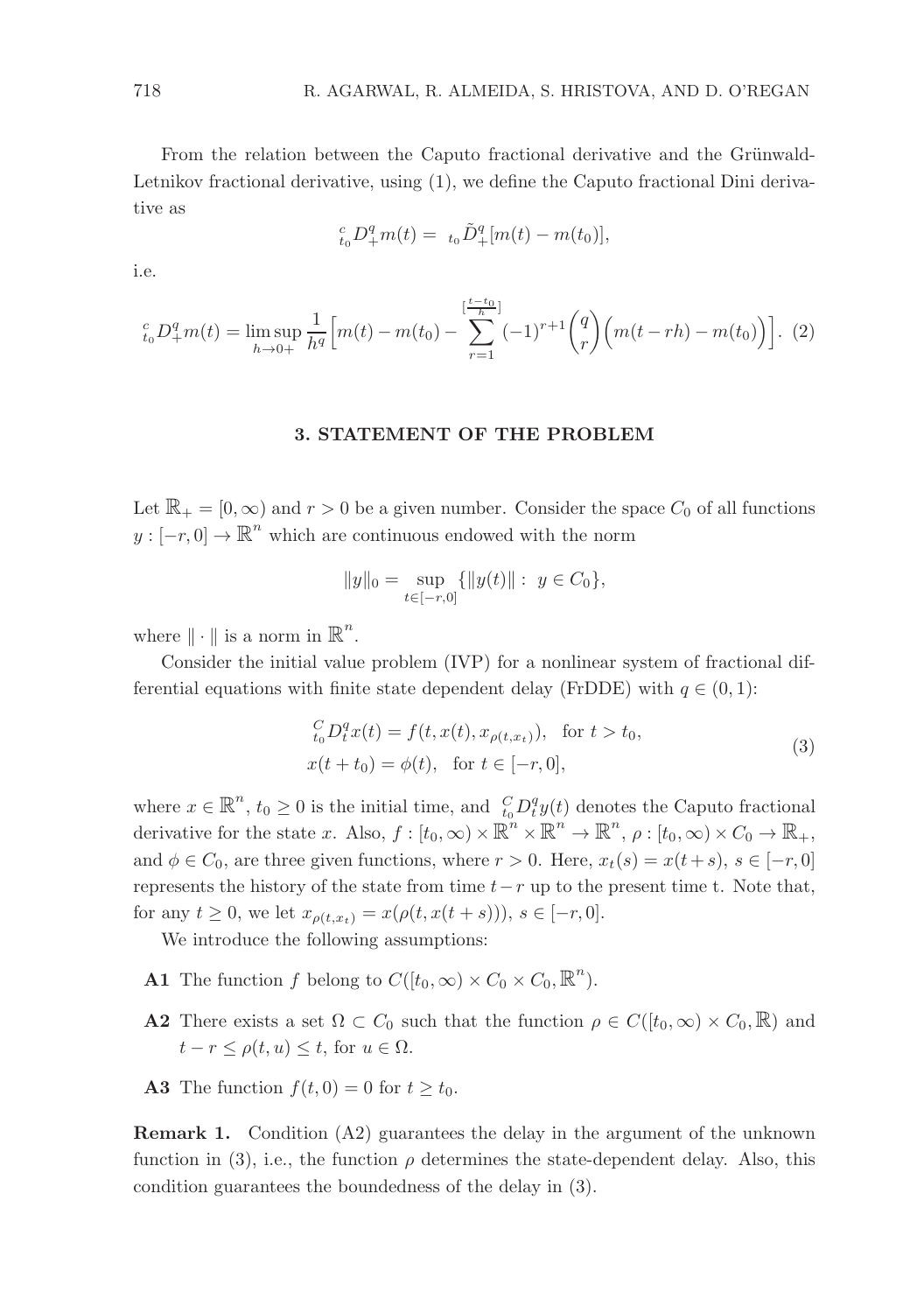Remark 2. The delay in (3) is in a very general form and it includes the time dependent variable delay (with  $\rho(t, u) \equiv t - \tau(t)$ , for  $t \geq 0, u \in C_0$ , and  $\tau \in C(\mathbb{R}_+, R_+),$ the constant delay (with  $\rho(t, u) = t - C$ , for  $t \geq 0, u \in C_0$ , and  $C = const > 0$ ), and without delay (with  $\rho(t, u) \equiv t$ , for  $t \geq 0$ , and  $u \in C_0$ ).

Remark 3. Note that condition (A3) guarantees the existence of the zero solution of IVP for FrDDE (3) with the zero initial function  $\varphi \equiv 0$ .

**Remark 4.** The function  $\rho(t, u) = t - \sin^2(u)$  satisfies the condition (A2) with  $r = 1$ , i.e.  $t - 1 \le t - \sin^2(u) \le t$ 

**Remark 5.** Let x be a solution of (3). Then,  $x_t \in C_0$  for any fixed  $t \geq 0$ . Define the function  $\psi(s) = x(t+s), s \in [-r, 0].$  Then,  $\psi_0 = x_t \in C_0$  and

$$
x_{\rho(t,x_t)} = x(\rho(t,x(t+s))) = x(t+(\rho(t,x(t+s))-t)) = \psi((\rho(t,\psi(s))-t)) = \psi_{(\rho(t,\psi_0)-t)}.
$$

If the condition (A2) is satisfied, then  $\psi \in C_0$  and  $\rho(t, \psi_0) - t \in [-r, 0].$ 

Now we will define practical stability for the nonlinear Caputo FrDDE following the ideas for practical stability for ordinary differential equations ([12]).

Definition 1. The zero solution of FrDDE (3) with zero initial function is called

- (S1) practically stable w.r.t.  $(\lambda, A)$ , if there exits an initial time  $t_0 \geq 0$  such that, for any initial function  $\phi \in C_0 : ||\phi||_0 < \lambda$ , the inequality  $||x(t;t_0, \phi)|| < A$ , for  $t \ge$  $t_0$ , holds, where the real numbers  $(\lambda, A)$  with  $0 < \lambda < A$  are given;
- (S2) uniformly practically stable w.r.t.  $(\lambda, A)$ , if (S1) is satisfied for all  $t_0 \geq 0$ ;
- (S3) practically quasi stable with respect to  $(\lambda, B, T)$  if there exists  $t \geq t_0$  such that, for any  $\phi \in C_0$ , the inequality  $\|\phi\|_0 < \lambda$  implies  $\|x(t;t_0, \phi)\| < B$ , for  $t \ge t_0 + T$ , where the positive constants  $\lambda, B, T$  with  $0 < \lambda < B$  are given;
- (S4) uniformly practically quasi stable with respect to  $(\lambda, B, T)$  if (S3) holds for all  $t_0 \geq 0$ .

Here,  $x(t; t_0, \phi)$  is a solution of (3).

Remark 6. We note that in (S2) and (S4) of Definition 1, the change of the initial time  $t_0$  leads to a change of the differential equation and not only on the initial condition (different than the case of ordinary differential equations).

Remark 7. Note that, from stability properties of the zero solution of (3), we have the practical stability but the opposite is not true.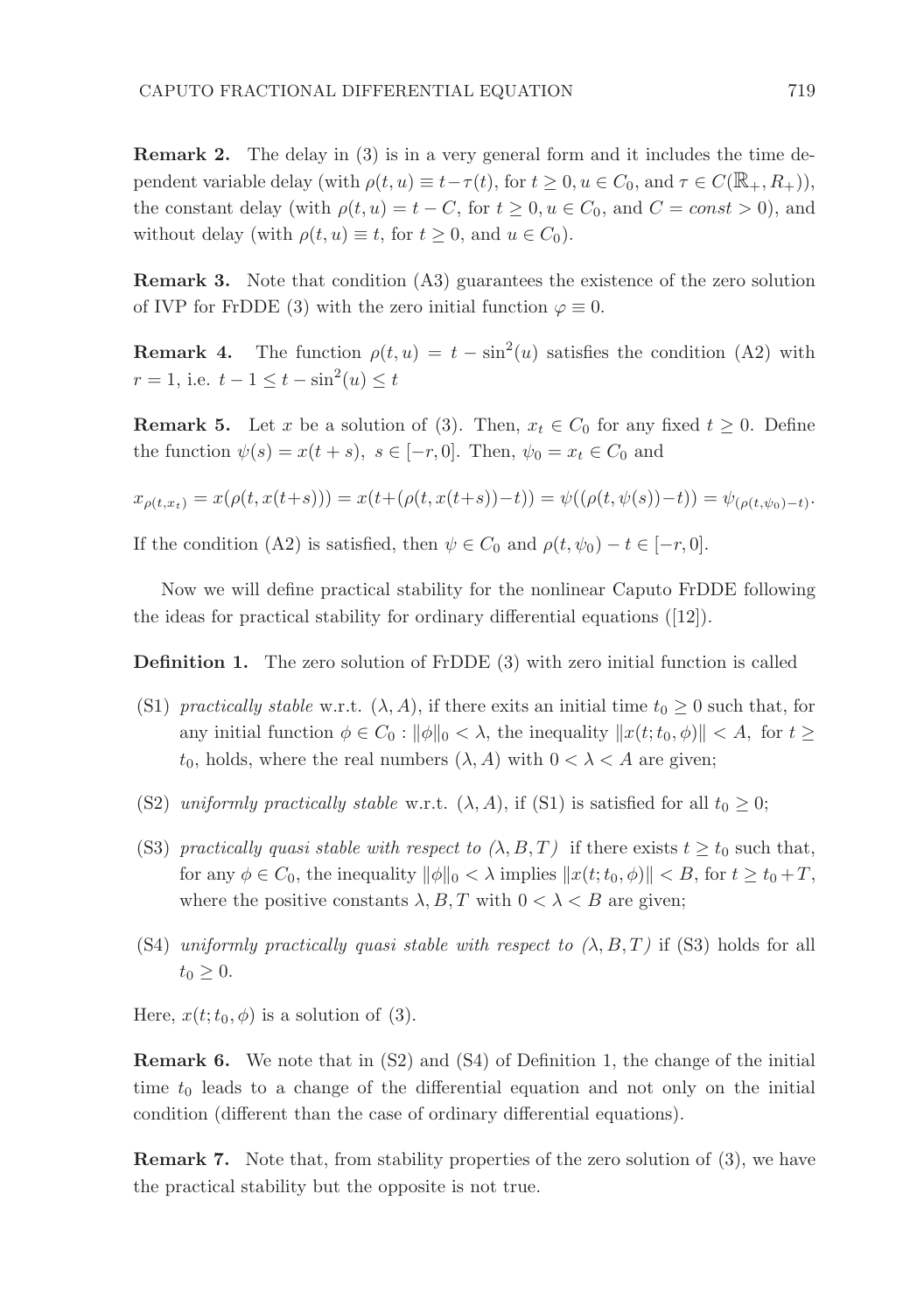Remark 8. Similar to Definition 1, various types of practical stability of a fixed nonzero solution could be defined. For convenience, we state all definitions and theorems for the case when the equilibrium point is the origin of  $\mathbb{R}^n$  because any equilibrium point can be shifted to the origin via an appropriate change of variables.

Define the following sets:

$$
\mathcal{K} = \{a \in C(\mathbb{R}_+, \mathbb{R}_+) : a \text{ is strictly increasing and } a(0) = 0\};
$$
  

$$
S_A = \{x \in \mathbb{R}^n : ||x|| \le A\}, \quad A > 0.
$$

We will use comparison results for the scalar fractional differential equation without any delay

$$
{}_{t_0}^c D^q u(t) = g(t, u), \quad \text{for } t > t_0, \quad \text{s.t. } u(t_0) = v_0,
$$
  

$$
\vdots \mathbb{R} \text{ and } a : [t_0, \infty) \times \mathbb{R} \to \mathbb{R}
$$
 (4)

where  $u, v_0 \in \mathbb{R}$  and  $g : [t_0, \infty) \times \mathbb{R} \to \mathbb{R}$ .

We denote the solution of the IVP for the scalar FrDE (4) by  $u(t; t_0, v_0)$ . In the case of non-uniqueness of the solution we will assume the existence of a maximal one.

We introduce the assumption:

**A4** The function  $g \in C([t_0,\infty) \times \mathbb{R}, \mathbb{R})$ ,  $g(t,0) \equiv 0$ , and for any  $v_0 \in \mathbb{R}$ , the IVP for the scalar FrDE (4) has a solution  $u(t; t_0, v_0)$ .

Remark 9. Practical stability properties of the scalar IVP (4) is defined similar to Definition 1.

Remark 10. We will study the practical stability of (3) or (4) in the case when the right side part depends on the unknown function. In the case  $f(t, x) \equiv F(t)$  or  $q(t, x) \equiv G(t)$ , then the equation has no zero solution. The nonzero solution could be bounded by a bound depending on the initial condition.

Example 1. Consider the IVP for the scalar FrDE

$$
{}_{0}^{C}D^{0.4}u(t) = \frac{-t^{1.6}}{\Gamma(2.6)} {}_{1}F_{2}\Big(\{1\},\{1.3,1.8\},-\frac{t^{2}}{4}\Big), \text{ for } t > 0,
$$
  
\n
$$
u(0) = u_{0}, \tag{5}
$$

where  $_1F_2(1, \{1.3, 1.8\}, -\frac{t^2}{4})$  $\frac{t}{4}$ ) is the regularized generalized hypergeometric function. The IVP  $(5)$  has a solution  $([15])$ 

$$
u(t) = u_0 + \cos(t) - 1, \ t \ge 0.
$$

For any  $(\lambda, A)$ , with  $A = 2 + \lambda$ , and for any initial value  $|u_0| < \lambda$ , the corresponding solution satisfies  $|u(t)| < A$ ,  $t \geq 0$ . This is similar to (S1) in Definition 1 but we are not able to say that the zero solution is practically stable because there is no zero solution. The solution is bounded by a constant  $2 + |u_0|$ .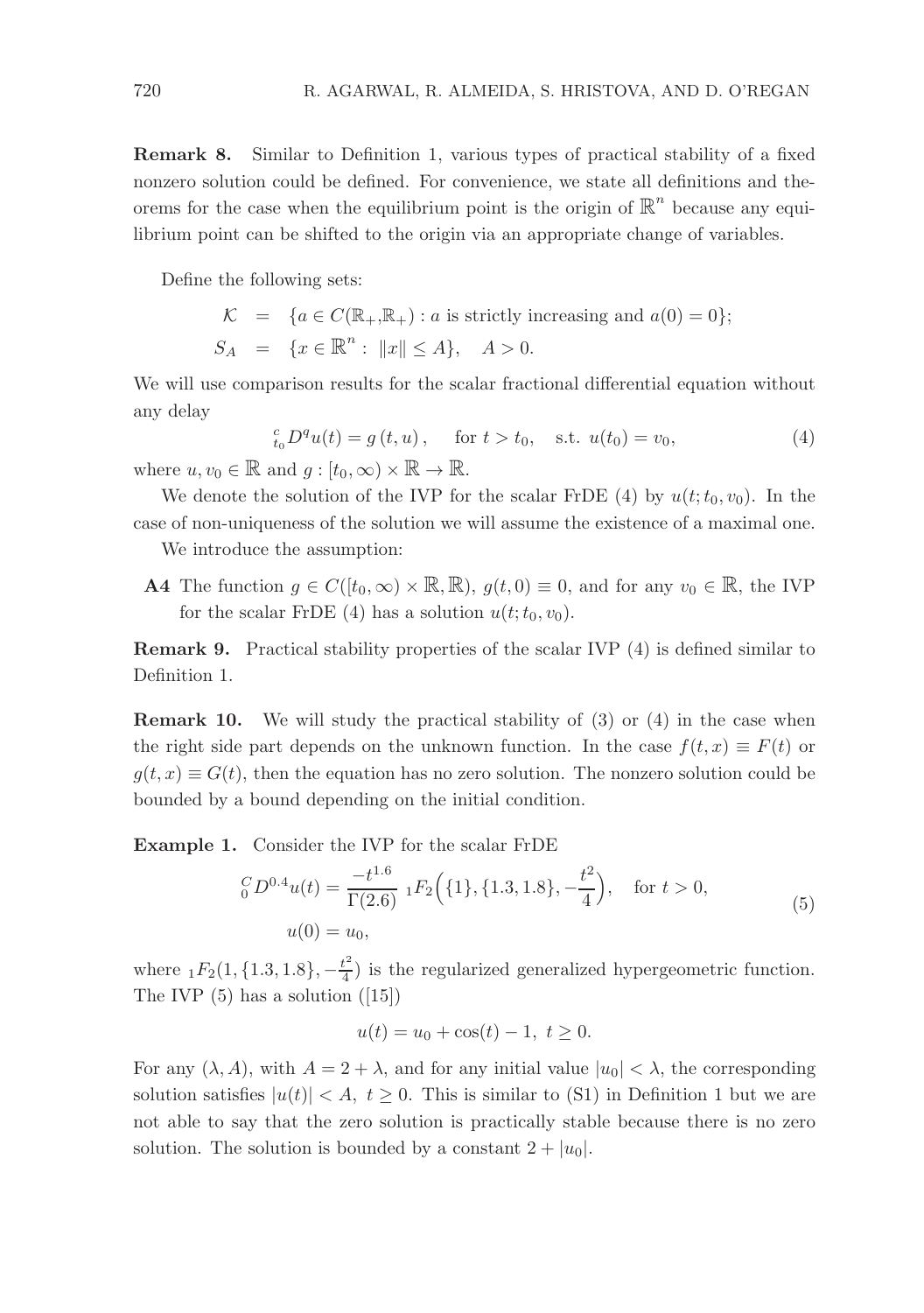### 4. LYAPUNOV FUNCTIONS AND THEIR FRACTIONAL DERIVATIVES

We study the connection between the practical stability properties of the zero solution of the system of FrDDE (3) and the practical stability of the zero solution of the scalar FrDE (4) by applying an appropriate modification of Razumikhin method and Lyapunov functions. In connection with the application of fractional derivatives, we need an appropriate definitions of the derivative of Lyapunov functions among the studied fractional equations. We introduce the class  $\Lambda$  of Lyapunov-like functions which will be used to investigate the practical stability of the system FrDDE  $(3)$ .

**Definition 2.** Let  $I \subset \mathbb{R}_+$  and  $\mathcal{D} \subset \mathbb{R}^n$ . We say that the function  $V : I \times \mathcal{D} \to \mathbb{R}_+$ belongs to the class  $\Lambda(I, \mathcal{D})$  if V is continuous and locally Lipschitzian with respect to its second argument in  $I \times \mathcal{D}$ .

In connection with the Caputo fractional derivative, it is necessary to define in an appropriate way the derivative of the Lyapunov functions among the studied equation. We will give a brief overview of the three main types derivatives of Lyapunov functions  $V \in \Lambda([t_0 - r, T), \mathcal{D})$  among solutions of fractional differential equations in the literature:

- Caputo fractional derivative - Let  $x(t) \in \mathcal{D}$ ,  $t \in [t_0 - r, T)$ , be a solution of the IVP for the FrDDE (3) and  $V \in \Lambda([t_0 - r, T), \mathcal{D})$ . We define

$$
{}_{t_0}^c D^q V(t, x(t)) = \frac{1}{\Gamma(1-q)} \int_{t_0}^t (t-s)^{-q} \frac{d}{ds} \Big( V(s, x(s)) \Big) ds, \quad t \in (t_0, T). \tag{6}
$$

This type of derivative is applicable for continuously differentiable Lyapunov functions.

- Dini fractional derivative - Let  $\psi \in C([-\tau,0],\mathcal{D})$  and  $V \in \Lambda([t_0 - r, T],\mathcal{D}),$  $t_0 \geq 0$  is a given initial point. Then, for any  $t \in (t_0, T)$ , we define the Dini fractional derivative of V by

$$
t_0 D_{(3)}^q V(t, \psi(0), \psi) = \limsup_{h \to 0} \frac{1}{h^q} \Big[ V(t, \psi(0)) - \sum_{r=1}^{\left[\frac{t-t_0}{h}\right]} (-1)^{r+1} {q \choose r} V(t - rh, \psi(0)) - h^q f(t, \psi(0), \psi_{(\rho(t, \psi_0) - t)})) \Big],
$$
\n(7)

where  $\psi_0(s) = \psi(s)$  and  $\psi_{(\rho(t,\psi_0)-t)} = \psi(\rho(t,\psi(s)) - t)$ , for  $s \in [-r, 0]$ . Note that, if condition (A2) is satisfied, then  $\rho(t, \psi(s)) - t \in [-r, 0]$  and  $\psi_{\rho(t, \psi(s)) - t}$ is well defined.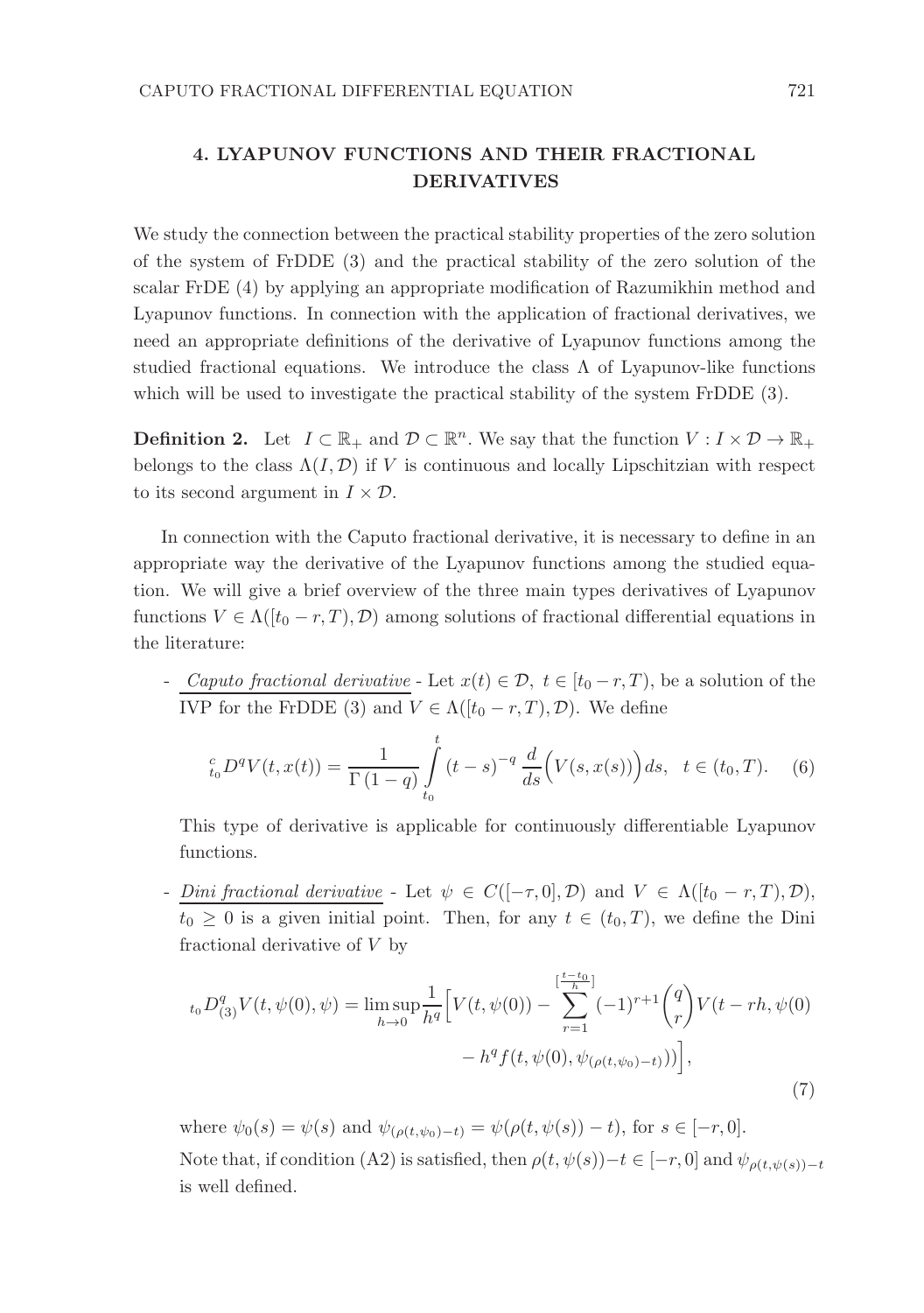- Caputo fractional Dini derivative - Let the initial data  $(t_0, \phi) \in \mathbb{R}_+ \times C([-\tau, 0], \mathcal{D})$ and  $\psi \in C([-{\tau},0],{\mathcal{D}})$  be given. Then, for the Lyapunov function  $V \in \Lambda([t_0$  $r, T$ ,  $\mathcal{D}$ , we define the Caputo fractional Dini derivative by

$$
{}_{t_{0}}^{c}D_{(3)}^{q}V(t, \psi(0), \psi; t_{0}, \phi(0))
$$
\n
$$
= \limsup_{h \to 0^{+}} \frac{1}{h^{q}} \Biggl\{ V(t, \psi(0)) - V(t_{0}, \phi(0))
$$
\n
$$
- \sum_{r=1}^{\lfloor \frac{t-t_{0}}{h} \rfloor} (-1)^{r+1} {q \choose r} \Biggl( V(t-rh, \psi(0) - h^{q}f(t, \psi(0), \psi_{\rho(t, \psi_{0})-t})) - V(t_{0}, \phi(0)) \Biggr) \Biggr\},
$$
\n(8)

for  $t \in (t_0, T)$ , or its equivalent form,

$$
\begin{split} & \frac{c}{t_0} D_{(3)}^q V(t, \psi(0), \psi; t_0, \phi(0)) \\ &= \limsup_{h \to 0^+} \frac{1}{h^q} \bigg\{ V(t, \psi(0)) + \sum_{r=1}^{\left[\frac{t-t_0}{h}\right]} (-1)^r \binom{q}{r} V(t-rh, \psi(0) - h^q f(t, \psi(0), \psi_{\rho(t, \psi_0) - t}) \bigg\} \\ &- \frac{V(t_0, \phi(0))}{(t-t_0)^q \Gamma(1-q)}, \end{split} \tag{9}
$$

for 
$$
t \in (t_0, T)
$$
.

**Remark 11.** For any initial data  $(t_0, \phi) \in \mathbb{R}_+ \times C([-\tau, 0], \mathcal{D})$  of the IVP for FrDDE (3) and  $\psi \in C([- \tau, 0], \mathcal{D})$ , the relation between the Dini fractional derivative defined by (7) and the Caputo fractional Dini derivative defined by (9) is given by

$$
{}_{t_0}^c D_{(3)}^q V(t, \psi(0), \psi; t_0, \phi(0)) = {}_{t_0}D_{(3)}^q V(t, \psi(0), \psi) - \frac{V(t_0, \phi(0))}{(t - t_0)^q \Gamma(1 - q)}
$$

,

or by

$$
{}_{t_0}^{c}D_{(3)}^qV(t,\psi(0),\psi;t_0,\phi(0)) = {}_{t_0}D_{(3)}^qV(t,\psi(0),\psi) - {}_{t_0}^{RL}D^q(V(t_0,\phi(0))).
$$

**Remark 12.** In the particular case of time variable delays  $\rho(t, x_t) \equiv \tau(t) \leq t$ , some authors use the following definition for the derivative of the Lyapunov function among the fractional delay differential equations (see, for example, [16])

$$
D^{+}V(t, \psi(0)) = \limsup_{h \to 0} \frac{1}{h^{q}} \Big[ V(t, \psi(0)) - V(t - h, \psi(0) - h^{q} f(t, \psi_{0})) \Big], \tag{10}
$$

with  $\psi_0(s) = \psi(s)$ .

This operator does not depend on the order  $q$  of the fractional derivative nor on the initial time  $t_0$ , which is typical for the Caputo fractional derivative. Also, it has no memory and if x is a solution of (3), then  $D^+V(t, x(t)) \neq \frac{c}{t_0}D^qV(t, x(t))$ .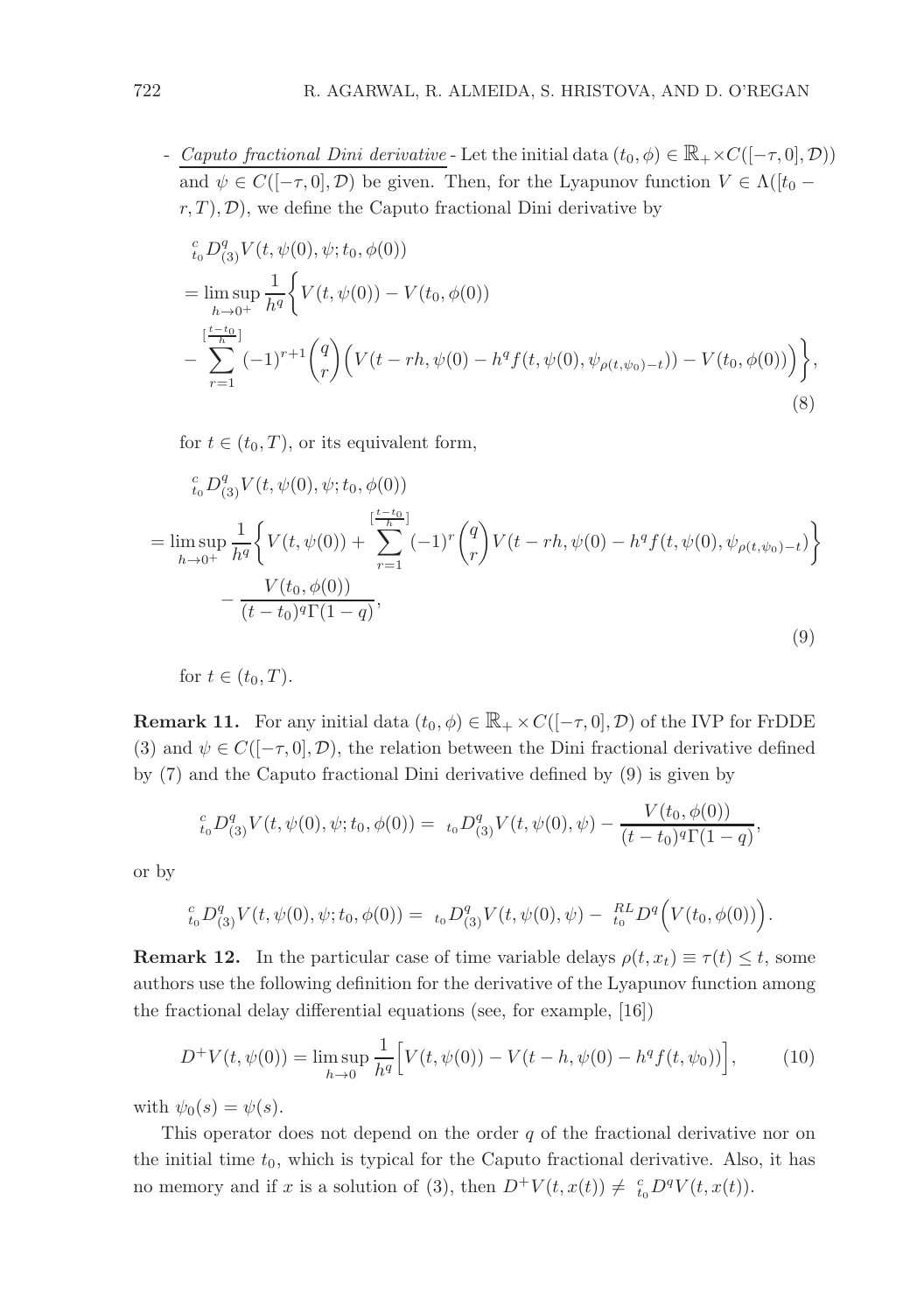We will give an example illustrating the above defined types of fractional derivatives of Lyapunov functions. To simplify the calculations and to emphasize the derivatives and their properties, we will consider the scalar case, i.e.,  $n = 1$ .

**Example 2.** Let  $V(t, x) = m(t) x^2$ , where  $m \in C^1(\mathbb{R}_+, \mathbb{R}_+).$ 

Case 1. Caputo fractional derivative. Let  $x(t) = x(t; t_0, \phi)$  be a solution of the IVP for FrDDE (3). The fractional derivative

$$
{}_{t_0}^c D^q V(t, x(t)) = \frac{1}{\Gamma(1-q)} \int_{t_0}^t \frac{m'(s)x^2(s) + 2m(s)x(s)x'(s)}{(t-s)^q} ds
$$

is difficult to obtain in the general case for any solution of (3). In the particular case  $m(t) \equiv 1$ , there is an upper bound ([8])

$$
{}_{t_0}^c D^q V(t, x(t)) = {}_{t_0}^c D^q (x(t)))^2 \leq 2x(t)_{t_0}^c D^q x(t) = 2x(t) f(t, x(t), x_{\rho(t, x_t)}).
$$

Case 2. Dini fractional derivative. Let  $\psi \in C([-\tau,0],\mathcal{D})$  be given. Applying (7), we obtain

$$
t_0 D_{(3)}^q V(t, \psi(0), \psi) = 2\psi(0) \; m(t) f(t, \psi(0), \psi_{\rho(t, \psi_0) - t}) + (\psi(0))^2 \;_{t_0}^{RL} D^q m(t). \tag{11}
$$

Case 3. Caputo fractional Dini derivative. Let the initial data  $(t_0, \phi) \in \mathbb{R}_+ \times$  $C([-τ, 0], \mathcal{D})$  and  $\psi \in C([-τ, 0], \mathcal{D})$  be given. Use (9) and we obtain

c <sup>t</sup>0D q (3)V (t, ψ(0), ψ;t0, φ(0)) = 2ψ(0)m(t)f(t, ψ(0), ψρ(t,ψ0)−<sup>t</sup>) + (ψ(0))<sup>2</sup> RL <sup>t</sup><sup>0</sup> <sup>D</sup>qm(t) <sup>−</sup> (φ(0))<sup>2</sup>m(t0) (t − t0) <sup>q</sup>Γ(1 − q) . (12)

## 5. COMPARISON RESULTS FOR FRACTIONAL DIFFERENTIAL EQUATIONS WITH STATE DEPENDENT DELAY

First we recall the following result for Caputo fractional Dini derivatives of continuous functions.

**Lemma 1.** ([1]) Let  $m \in C([t_0, t_0 + \theta], \mathbb{R})$ ,  $\theta > 0$ , and suppose that there exist  $t^* \in (t_0, t_0 + \theta]$  such that  $m(t^*) = 0$ , and  $m(t) < 0$ , for  $t_0 \le t < t^*$ . Then, if the Caputo fractional Dini derivative (2) exists  $t = t^*$ , then the inequality  $\frac{c}{t_0} D^q_+ m(t^*) > 0$ holds.

Now we will obtain some comparison results for the case of state dependent delays.

Lemma 2. (Comparison result by the Caputo fractional Dini derivative) Assume the following conditions are satisfied: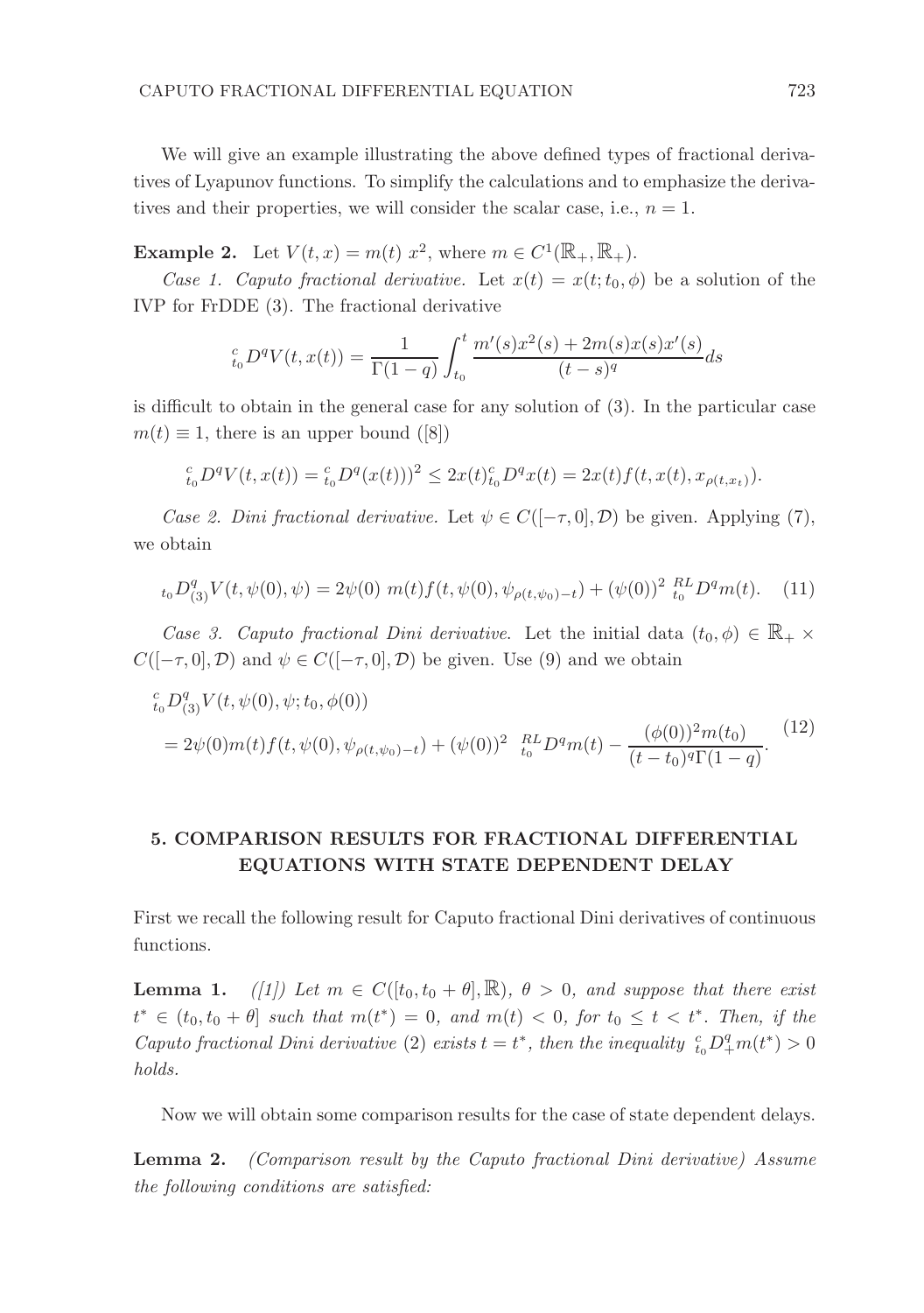- 1. The function  $x^*(t) = x(t; t_0, x_0) \in \mathcal{D}, \mathcal{D} \subset \mathbb{R}^n$ , is a solution of IVP for FrDDE (3) defined for  $t \in [t_0, t_0 + \theta], \theta > 0.$
- 2. There exists a function  $G \in C([t_0, t_0 + \theta] \times \mathbb{R}, \mathbb{R})$  and a real  $H > 0$  such that, for any  $\epsilon \in [0, H]$  and  $v_0 \in \mathbb{R}$ , the scalar FrDE

$$
{}_{t_0}^c D^q u = G(t, u) + \epsilon \text{ for } t \in [t_0, t_0 + \theta], \text{ with } u(t_0) = v_0 \tag{13}
$$

has a solution  $u(t; t_0, v_0, \epsilon) \in C^q([t_0, t_0 + \theta], \mathbb{R})$ .

3. The function  $V \in \Lambda([t_0 - r, t_0 + \theta], \mathcal{D})$  and, for any point  $t \in [t_0, t_0 + \theta]$  such that

$$
V(t, x^*(t)) = \sup_{s \in [t-r, t]} V(s, x^*(s)),
$$

the inequality

$$
_{t_{0}}^{c}D_{(3)}^{q}V(t,\psi(0),\psi;t_{0},\phi(0))\leq G(t,V(t,x^{\ast}(t)))\tag{14}
$$

holds, where  $\psi(s) = x^*(t + s)$  for  $s \in [-r, 0]$  and  $\psi_{(\rho(t, \psi_0) - t)} = x_{\rho(t, x_t)}$  in Eq. (8) (see Remark 5).

Then,

$$
\sup_{s \in [-r,0]} V(t_0 - s, \phi(s)) \le u_0
$$

implies

$$
V(t, x^*(t)) \le u^*(t)
$$
, for  $t \in [t_0, t_0 + \theta]$ ,

where  $u^*(t) = u(t; t_0, u_0, 0)$  is the maximal solution of IVP for scalar FrDE (13) for  $v_0 = u_0$  and  $\varepsilon = 0$ .

Proof. Assume that the condition

$$
\sup_{s \in [-r,0]} V(t_0 - s, \phi(s)) \le u_0,
$$

for a given  $u_0$ , holds. Let  $\varepsilon \in (0, H]$  be an arbitrary fixed number and consider the initial value problem for the scalar FrDE (13) with  $v_0 = u_0 + \varepsilon$ . According to Condition 2, the IVP for the scalar FrDE (13) has a solution  $u_{\varepsilon}(t) = u(t; t_0, u_0 + \varepsilon, \varepsilon)$ . Then, it satisfies the Volterra fractional integral equation ([7, Lemma 6.2])

$$
u_{\varepsilon}(t) = u_0 + \varepsilon + \frac{1}{\Gamma(q)} \int_{t_0}^t (t - s)^{q-1} \Big( G(s, u_{\varepsilon}(s)) + \varepsilon \Big) ds, \qquad \text{for } t \in [t_0, t_0 + \theta]. \tag{15}
$$

Let the function  $m \in C([t_0, t_0 + \theta], \mathbb{R}_+)$  be defined by  $m(t) = V(t, x^*(t))$ . We now prove that

$$
m(t) < u_{\varepsilon}(t), \quad \text{for} \quad t \in [t_0, t_0 + \theta]. \tag{16}
$$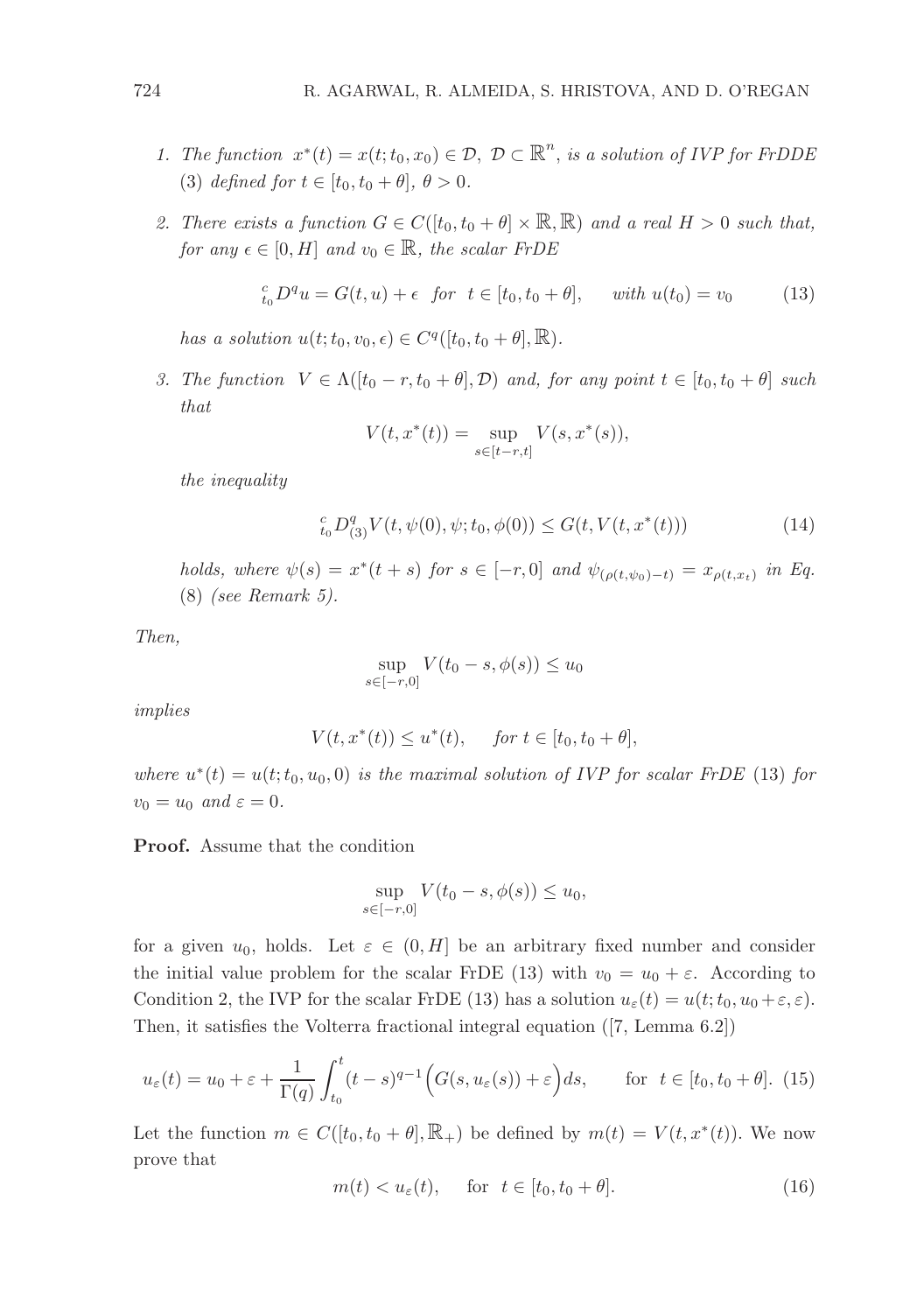Note that the inequality (16) holds for  $t = t_0$  since

$$
m(t_0) = V(t_0, x^*(t_0)) = V(t_0, \phi(0)) \le \sup_{s \in [-r, 0]} V(t_0 - s, \phi(s)) \le u_0 < u_{\varepsilon}(t_0).
$$

Assume that the inequality (16) is not true for some  $t \in (t_0, t_0 + \theta]$ . Then, there exists a point  $t^* \in (t_0, t_0 + \theta]$  such that  $m(t^*) = u_{\varepsilon}(t^*)$  and  $m(t) < u_{\varepsilon}(t)$ , for  $t \in [t_0, t^*)$ . Now, Lemma 1 (applied to  $m(t) - u_{\varepsilon}(t)$ ) yields

$$
_{t_{0}}^{c}D_{+}^{q}(m(t^{\ast})-u_{\varepsilon}(t^{\ast})>0,
$$

i.e.

$$
{}_{t_0}^c D_+^q m(t^*) > G(t^*, u_\varepsilon(t^*)) + \varepsilon > G(t^*, m(t^*)). \tag{17}
$$

Then, from Eq. (2), we obtain for  $t \in (t_0, t_0 + \theta]$  the equality

$$
\limsup_{h \to 0+} \frac{1}{h^q} \Big[ x^*(t) - \phi(0) - S(x^*(t), h) \Big] = f(t, x^*(t), x^*_{\rho(t, x^*_t)}),
$$

where

$$
S(x^*(t),h) = \sum_{r=1}^{\lfloor \frac{t-t_0}{h} \rfloor} (-1)^{r+1} {q \choose r} [x^*(t-rh) - \phi(0)].
$$
 (18)

Therefore,

$$
x^*(t) - \phi(0) - S(x^*(t), h) = h^q f(t, x^*(t), x^*_{\rho(t, x^*_t)}) + \Xi(h^q),
$$

or

$$
x^*(t) - h^q f(t, x^*(t), x^*_{\rho(t, x^*_t)}) = S(x^*(t), h) + \phi(0) + \Xi(h^q),
$$

with  $\frac{\|\Xi(h^q)\|}{h^q} \to 0$  as  $h \to 0$ .

Then, for any  $t \in (t_0, t_0 + \theta]$ , we obtain

$$
m(t) - m(t_0) - \sum_{r=1}^{\left[\frac{t-t_0}{h}\right]} (-1)^{r+1} {q \choose r} \left[ m(t - rh) - m(t_0) \right]
$$
  
\n
$$
= \left\{ V(t, x^*(t)) - V(t_0, \phi(0)) - \sum_{r=1}^{\left[\frac{t-t_0}{h}\right]} (-1)^{r+1} {q \choose r} \left[ V(t - rh, x^*(t) - h^q f(t, x^*(t), x^*_{\rho(t, x^*)) \right) - V(t_0, \phi(0)) \right] \right\}
$$
  
\n
$$
+ \sum_{r=1}^{\left[\frac{t-t_0}{h}\right]} (-1)^{r+1} {q \choose r} V(t - rh, S(x^*(t), h) + \phi(0) + \Xi(h^q)) - \sum_{r=1}^{\left[\frac{t-t_0}{h}\right]} (-1)^{r+1} {q \choose r} V(t - rh, x^*(t - rh)).
$$
\n(19)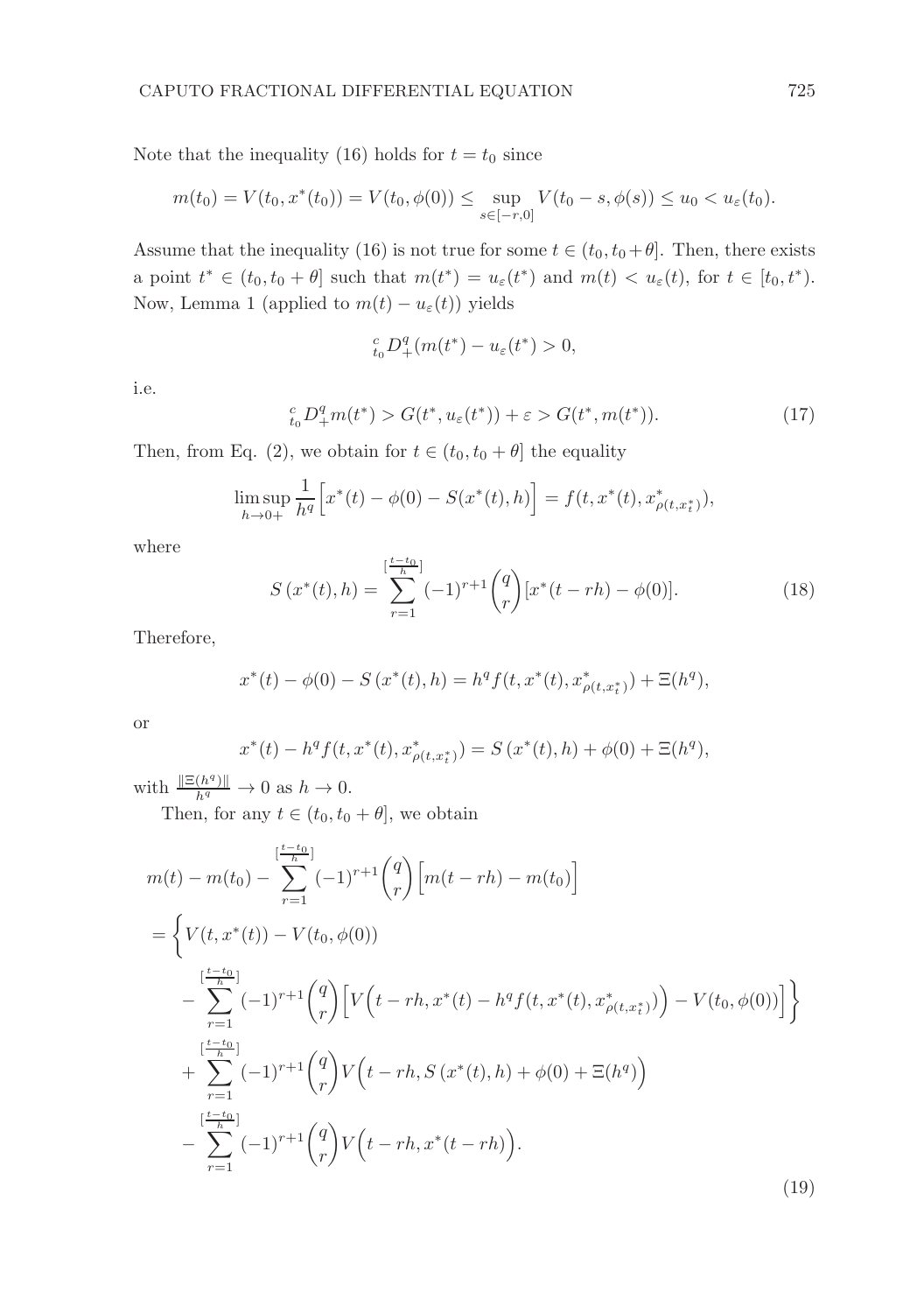Since V is locally Lipschitzian in its second argument with a Lipschitz constant  $L > 0$ , applying (18), we obtain

$$
\sum_{r=1}^{\lfloor \frac{t-t_0}{h} \rfloor} (-1)^{r+1} {q \choose r} \Big\{ V(t-rh, S(x^*(t), h) + \phi(0) + \Xi(h^q))
$$
\n
$$
- V(t-rh, x^*(t-rh)) \Big\}
$$
\n
$$
\leq \sum_{r=1}^{\lfloor \frac{t-t_0}{h} \rfloor} (-1)^{r+1} {q \choose r} L \| S(x^*(t), h) + \phi(0) - x^*(t-rh) \| + L \| \Xi(h^q) \| \sum_{r=1}^{\lfloor \frac{t-t_0}{h} \rfloor} (-1)^r {q \choose r}
$$
\n
$$
\leq L \sum_{r=1}^{\lfloor \frac{t-t_0}{h} \rfloor} (-1)^{r+1} {q \choose r} \| \sum_{j=1}^{\lfloor \frac{t-t_0}{h} \rfloor} (-1)^{j+1} {q \choose j} [x^*(t-jh) - \phi(0)] + \phi(0) - x^*(t-rh) \|
$$
\n
$$
+ L \| \Xi(h^q) \| \sum_{r=1}^{\lfloor \frac{t-t_0}{h} \rfloor} (-1)^r {q \choose r}
$$
\n
$$
\leq L \sum_{r=1}^{\lfloor \frac{t-t_0}{h} \rfloor} (-1)^{r+1} {q \choose r} \| x^*(t-rh) - \phi(0) \|
$$
\n
$$
+ L \sum_{r=1}^{\lfloor \frac{t-t_0}{h} \rfloor} (-1)^{r+1} {q \choose r} \| \sum_{j=1}^{\lfloor \frac{t-t_0}{h} \rfloor} (-1)^{j+1} {q \choose j} [x^*(t-jh) - \phi(0)] \|
$$
\n
$$
+ L \| \Xi(h^q) \| \sum_{r=1}^{\lfloor \frac{t-t_0}{h} \rfloor} (-1)^r {q \choose r}.
$$
\n(20)

Note that

$$
\limsup_{h \to 0+} \sum_{r=1}^{\left[\frac{t-t_0}{h}\right]} (-1)^r \binom{q}{r} = -1.
$$
\n(21)

Substitute (20) in (19), divide both sides by  $h<sup>q</sup>$ , take the limit as  $h \to 0<sup>+</sup>$ , use (21), and we obtain that, for any  $t \in (t_0, t_0 + T]$ ,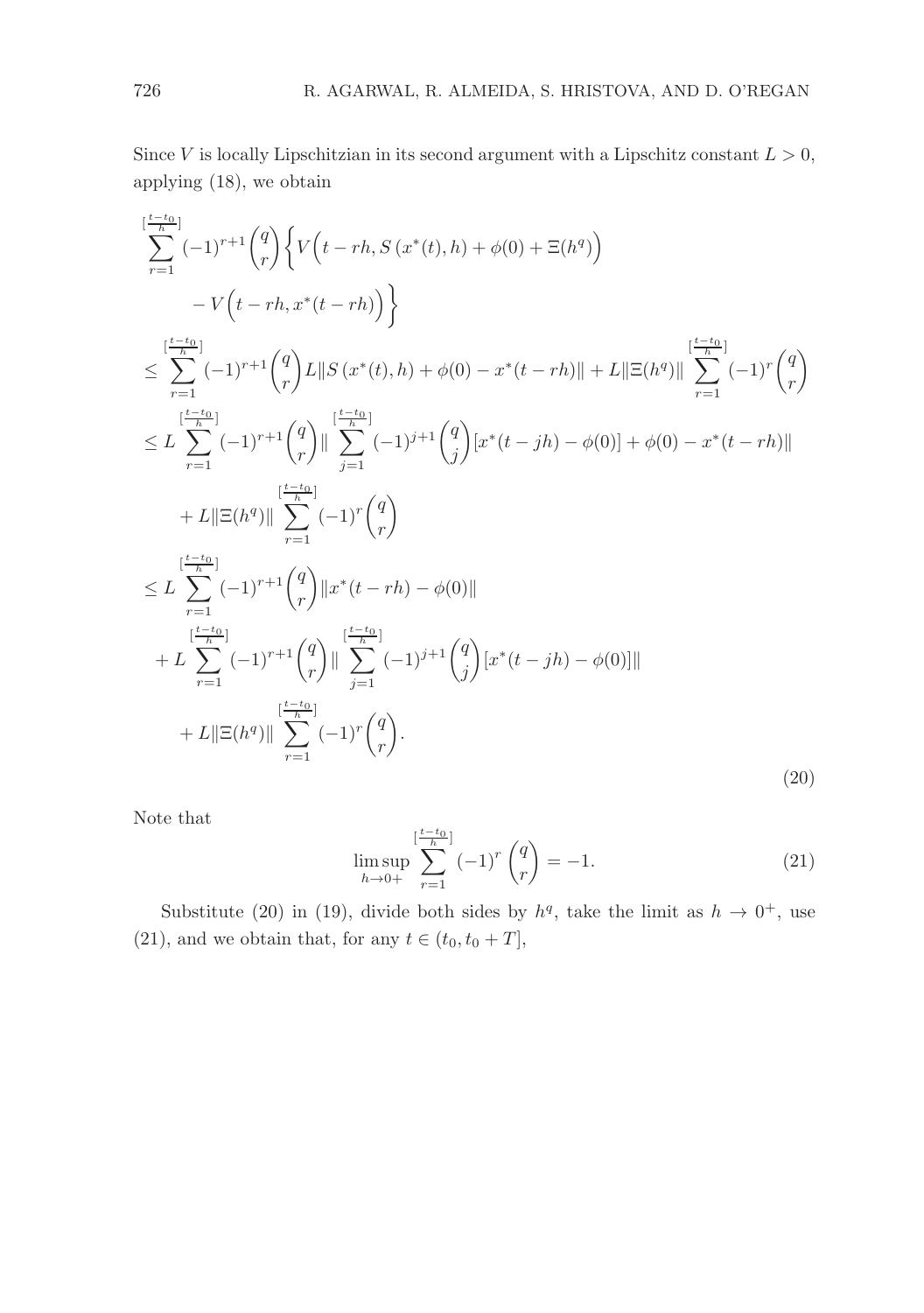$$
{}_{t_{0}}^{c}D_{+}^{q}m(t) \leq {}_{t_{0}}^{c}D_{(3)}^{q}V(t,\psi(0),\psi;t_{0},\phi(0)) + L \lim_{h \to 0+} \frac{\Xi(h^{q})}{h^{q}} \lim_{h \to 0+} \sum_{r=1}^{\left[\frac{t-t_{0}}{h}\right]} (-1)^{r} {q \choose r} + L \lim_{h \to 0+} \sup_{h \neq 0} \frac{1}{h^{q}} \sum_{r=1}^{\left[\frac{t-t_{0}}{h}\right]} (-1)^{r+1} {q \choose r} ||x^{*}(t-rh) - \phi(0)|| + L \lim_{h \to 0+} \sum_{r=1}^{\left[\frac{t-t_{0}}{h}\right]} (-1)^{r+1} {q \choose r} \limsup_{h \to 0+} \frac{1}{h^{q}} \sum_{j=1}^{\left[\frac{t-t_{0}}{h}\right]} (-1)^{j+1} {q \choose j} ||x^{*}(t-jh) - \phi(0)|| = {}_{t_{0}}^{c}D_{(3)}^{q}V(t,\psi(0),\psi;t_{0},\phi(0)) \leq G(t,V(t,x^{*}(t))) = G(t,m(t)),
$$
\n(22)

where  $\psi_0 = x_t^*$  and  $\psi_{(\rho(t,\psi_0)-t)} = x_{\rho(t,x_t)}^*$  in Eq. (8) (see Remark 5). Now, (22) with  $t = t^*$  contradicts (17). Therefore, (16) holds on  $[t_0, t_0 + \theta]$ . Since  $\varepsilon \in (0, H]$  is an arbitrary number, it follows that (16) holds on  $[t_0, t_0 + \theta]$  and any  $\varepsilon \in (0, H]$ .

We now show that, if  $0 < \varepsilon_2 < \varepsilon_1 \leq H$ , then

$$
u_{\varepsilon_2}(t) < u_{\varepsilon_1}(t) \quad \text{for} \quad t \in [t_0, t_0 + \theta]. \tag{23}
$$

Note that the inequality (23) holds for  $t = t_0$ . Assume that inequality (23) is not true. Then, there exists a point  $t^* \in (t_0, t_0 + \theta]$  such that  $u_{\varepsilon_2}(t^*) = u_{\varepsilon_1}(t^*)$ , and  $u_{\varepsilon_2}(t) < u_{\varepsilon_1}(t)$ , for  $t \in [t_0, t^*)$ . Now, Lemma 1 (applied to  $u_{\varepsilon_2}(t) - u_{\varepsilon_1}(t)$ ) yields

$$
_{t_0}^c D^q_+(u_{\varepsilon_2}(t^*)-u_{\varepsilon_1}(t^*))>0.
$$

However,

$$
{}_{t_0}^c D_+^q (u_{\varepsilon_2}(t^*) - u_{\varepsilon_1}(t^*)) = G(t^*, u_{\varepsilon_2}(t^*)) + \varepsilon_2 - [G(t^*, u_{\varepsilon_1}(t^*)) + \varepsilon_1] = \varepsilon_2 - \varepsilon_1 < 0,
$$

obtaining a contradiction. Thus, (23) is true.

Now, given  $0 < \varepsilon \leq H$ , (16) together with (23), guarantee that the family of solutions  $\{u_{\varepsilon}(t): t \in [t_0, t_0 + \theta] \}$  of (13) is uniformly bounded, i.e., there exists  $K > 0$ with

 $|u_{\varepsilon}(t)| \leq K$ , for  $(t, \varepsilon) \in [t_0, t_0 + \theta] \times [0, H].$ 

Let

$$
M = \sup\{|G(t, x)| : (t, x) \in [t_0, t_0 + \theta] \times [-K, K] \}.
$$

Consider a decreasing sequence of positive numbers  $\{\varepsilon_j\}_{j=0}^{\infty}$ ,  $0 < \varepsilon_0 \leq H$ , such that  $\lim_{j\to\infty} \varepsilon_j = 0$ , and consider the sequence of solutions  $u_{\varepsilon_j}(t)$ . Now, for  $t_1, t_2 \in$  $[t_0, t_0 + \theta]$ , with  $t_1 < t_2$ , using the inequalities

$$
a^{q} - b^{q} \leq 2(a - b)^{q}
$$
, for  $a \geq b \geq 0$ ,  
\n $(t_{1} - s)^{q} \leq (t_{2} - s)^{q}$ , for  $s \in [t_{0}, t_{1}]$ ,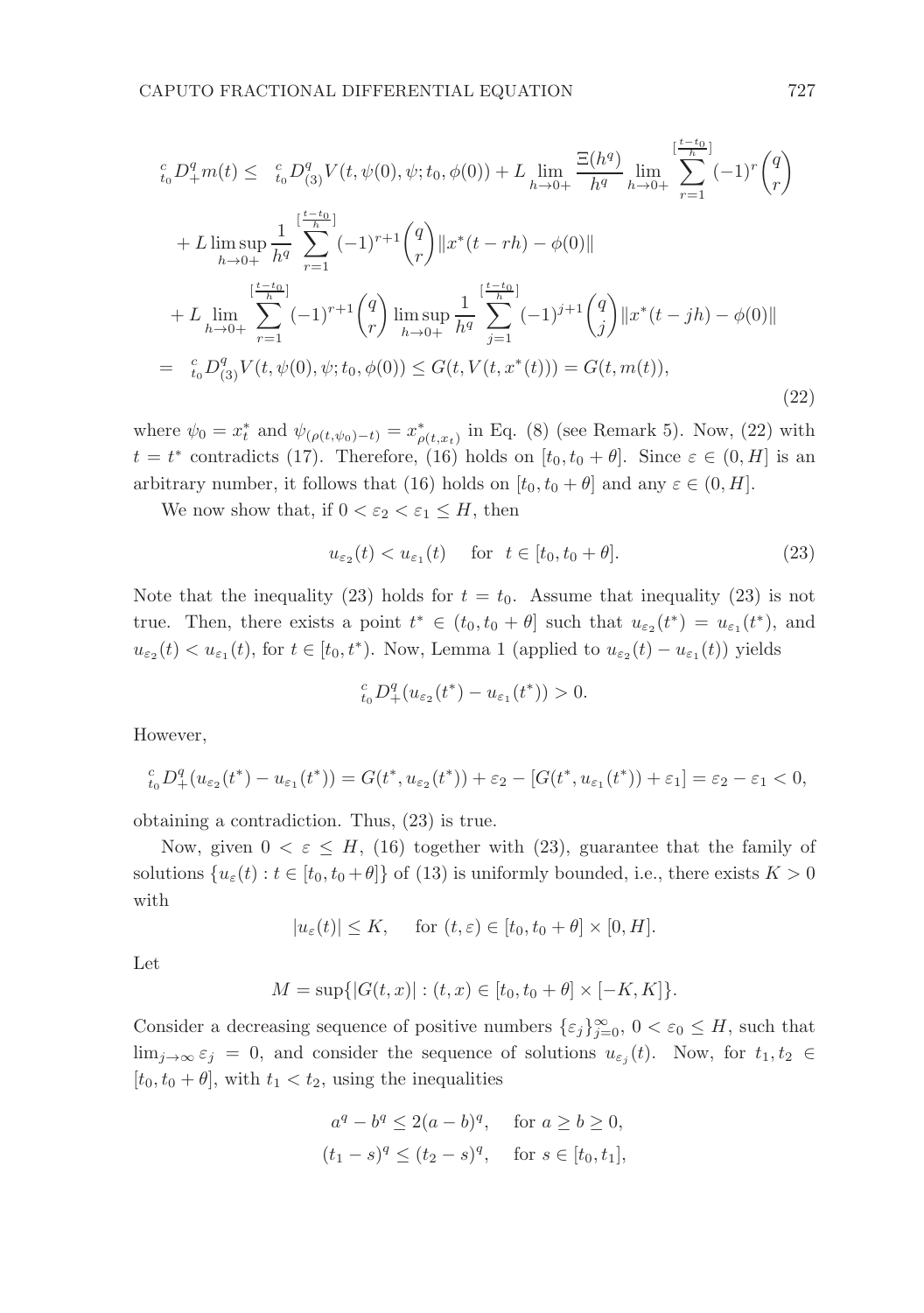and

$$
\int_{t_0}^{t_1} \left( (t_2 - s)^{q-1} - (t_1 - s)^{q-1} \right) ds = \frac{1}{q} \left( (t_2 - t_0)^q - (t_1 - t_0)^q - (t_2 - t_1)^q \right) \le \frac{(t_2 - t_1)^q}{q},
$$

we get

$$
|u_{\varepsilon_j}(t_2) - u_{\varepsilon_j}(t_1)| \leq \frac{1}{\Gamma(q)} \Big| \int_{t_0}^{t_1} \Big( (t_2 - s)^{q-1} - (t_1 - s)^{q-1} \Big) \Big( G(s, u_{\varepsilon_j}(s)) + \varepsilon_j \Big) ds \Big|
$$
  
+ 
$$
\Big| \int_{t_1}^{t_2} ((t_2 - s)^{q-1}) (G(s, u_{\varepsilon_j}(s)) + \varepsilon_j) ds \Big|
$$
  

$$
\leq \frac{M + H}{\Gamma(q)} \Big\{ \frac{(t_2 - t_1)^q}{q} + \frac{(t_2 - t_1)^q}{q} \Big\} = 2 \frac{M + 1}{q \Gamma(q)} (t_2 - t_1)^q.
$$
 (24)

Thus, the family  $\{u_{\varepsilon_j}(t)\}\$ is equicontinuous on  $[t_0, t_0 + \theta]$ . The Arzela-Ascoli Theorem guarantees that there exists a subsequence  ${u_{\varepsilon_{j_k}}(t)}$  that is uniformly convergent in the interval  $[t_0, t_0 + \theta]$ . Let

$$
w(t) = \lim_{k \to \infty} u_{\varepsilon_{j_k}}(t).
$$

Take the limit in (15) as  $k \to \infty$  and we see that w satisfies the initial value problem (4) for  $t \in [t_0, t_0 + \theta]$ , i.e., it is a solution of IVP (13) for  $v_0 = u_0$  and  $\varepsilon = 0$ . Now, take the limit in (16) for  $\varepsilon = \varepsilon_{j_k}$  as  $k \to \infty$  and we have  $m(t) \leq w(t) \leq u^*(t)$  on  $[t_0, t_0 + \theta]$ .  $\Box$ 

In the case when the Dini fractional derivative is applied instead of the Caputo fractional Dini derivative, the following result is obtained.

Lemma 3. (Comparison result by the Dini fractional derivative). Assume the conditions of Lemma 2 are satisfied where inequality (14) is replaced by

$$
{}_{t_0}^c D_{(3)}^q V(t, \psi(0), \psi) \le G(t, V(t, x^*(t))), \tag{25}
$$

where  $\psi(s) = x^*(t + s)$  for  $s \in [-r, 0]$  and  $\psi_{(\rho(t, \psi_0) - t)} = x_{\rho(t, x_t)}$  in Eq. (7).

Then,

$$
\sup_{s \in [-r,0]} V(t_0 - s, \phi(s)) \le u_0
$$

implies

$$
V(t, x^*(t)) \le u^*(t), \quad \text{ for } t \in [t_0, t_0 + \theta],
$$

where  $u^*(t) = u(t; t_0, u_0, 0)$  is the maximal solution of IVP for scalar FrDE (13) for  $v_0 = u_0$  and  $\varepsilon = 0$ .

The proof of Lemma 3 follows from Remark 11 and Lemma 2.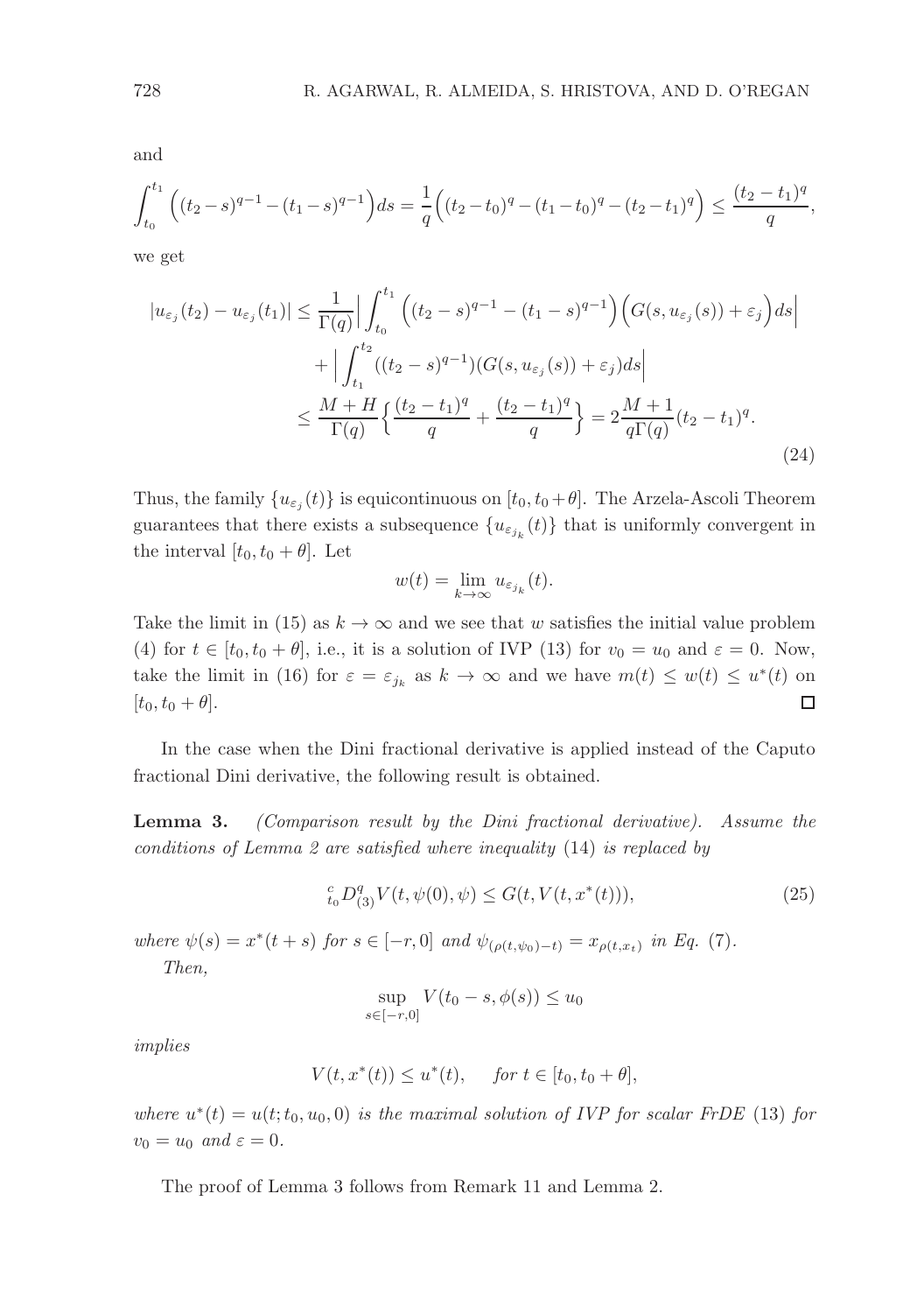Corollary 1. Let Condition 1 of Lemma 2 be satisfied and the function  $V \in$  $\Lambda([t_0 - r, t_0 + \theta], \Delta)$  be such that, for any point  $t \in [t_0, t_0 + \theta]$  such that

$$
V(t, x^*(t) = \sup_{s \in [t-r,t]} V(s, x^*(s)),
$$

the inequality

$$
{}_{t_0}^{c} \mathcal{D}_{(3)}^q V(t, \psi(0)) \le 0 \tag{26}
$$

holds, where  $\int_{t_0}^c \mathcal{D}_{(3)}^q V(t, \psi(0))$  denotes one of: the Caputo fractional Dini derivative  ${}_{t_0}^{c}D_{(3)}^qV(t,\psi(0),\psi;\stackrel{\cdot}{t}_0,\phi(0))$  or the Dini fractional derivative  ${}_{t_0}^{c}D_{(3)}^qV(t,\psi(0),\psi)$  with  $\psi_{(\rho(t,\psi_0)-t)}=x_{\rho(t,x_t)}$  in Eq. (8) or (7), respectively.

Then, for  $t \in [t_0, t_0 + \theta]$ , the inequality

$$
V(t, x^*(t)) \le \sup_{s \in [-r, 0]} V(t_0 - s, \phi(s))
$$

holds.

**Proof.** The proof of Corollary 2 follows from the fact that the corresponding IVP for the scalar FrDE (13) with  $G(t, u) = 0$ ,  $\varepsilon = 0$ , and  $v_0 = \sup_{s \in [-r, 0]} V(t_0 - s, \phi(s))$ , i.e., the equation  ${}_{t_0}^c D^q u = 0$ , has a unique solution

$$
u(t) = \sup_{s \in [-r,0]} V(t_0 - s, \phi(s)),
$$

for  $t \in [t_0, t_0 + \theta]$ .

The result of Lemma 2 is also true on the half line.

### 6. PRACTICAL STABILITY RESULTS.

We will use various types of fractional derivatives of Lyapunov functions to obtain sufficient conditions for different types of practical stability. The base of the study will be the comparison results applying scalar fractional differential equation without any type of delay. We will use in our method a fractional extension of the Razumikhin method. Note that in [6] some stability results for delay FrDDE are obtained applying the Caputo fractional derivative of the Lyapunov function and the generalized Razumikhin condition

$$
\sup_{\Theta \in [-r,t]} V(\Theta, x(\Theta)) = V(t, x(t)).
$$
\n(27)

Remark 13. Note that condition (27) is not very similar to the idea of Razumikhin condition and it is very restrictive, but it is necessarily because of the application of Caputo fractional derivative of the Lyapunov function.

 $\Box$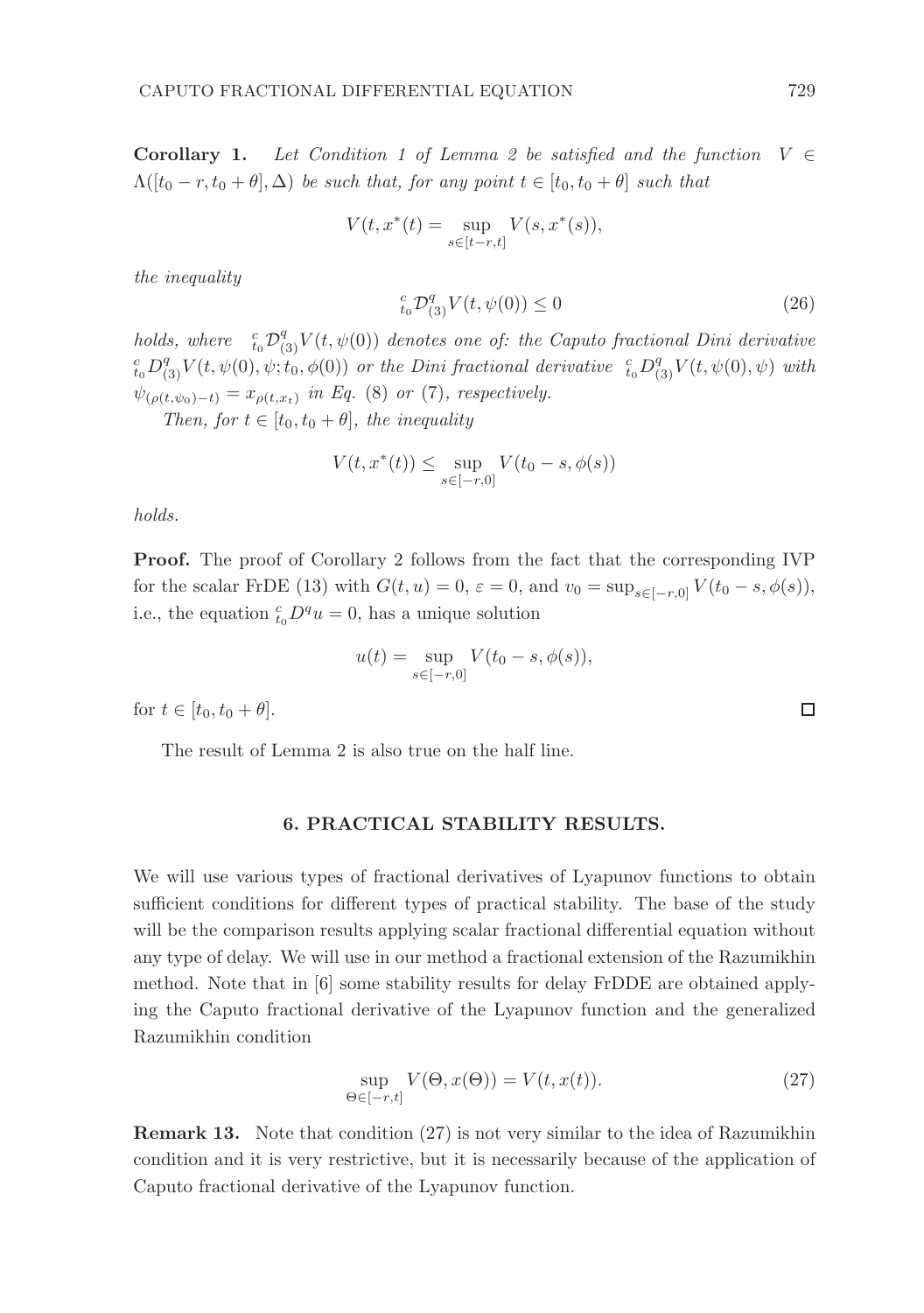We will give sufficient conditions for practical stability of zero solution of FrDDE (3) applying the Caputo fractional derivative of the Lyapunov function.

**Theorem 1.** (Practical stability by the Caputo fractional derivative). Let conditions (A1)-(A3) be satisfied for a given number  $t_0 \geq 0$  and for  $\Omega \equiv C_0$ . Suppose also that here exists a continuously differentiable Lyapunov function  $V \in \Lambda([t_0-r,\infty),\mathbb{R}^n)$ with  $V(t, 0) = 0$ , such that

(i) the inequalities

$$
\alpha_1(||x||) \le V(t, x), \text{ for } t \ge t_0, x \in \mathbb{R}^n
$$
  

$$
V(t, x) \le \alpha_2(||x||), \text{ for } t \ge t_0, x \in S_\lambda,
$$

hold, where  $\alpha_i \in \mathcal{K}$ ,  $i = 1, 2$ , and  $\lambda > 0$  is a given number.

(ii) for any  $t > t_0$  and for any solution  $x(t) = x(t; t_0, \phi)$  of (3) with  $\phi \in C_0$  such that

$$
\sup_{\Theta \in [t_0 - r, t]} V(\Theta, x(\Theta)) = V(t, x(t)),
$$

the inequality

$$
_{t_{0}}^{C}D_{t}^{q}V(t,x(t))\leq0
$$

holds.

Then, the zero solution of (3) is practically stable w.r.t.  $(\lambda, \alpha_1^{-1}(\alpha_2(\lambda)))$ .

**Proof.** Let  $x(t) = x(t; t_0, \phi)$  be a solution of FrDDE (3) with  $\|\phi\|_0 < \lambda$ . Define the function

$$
v(t) = \sup_{s \in [t_0 - r, t]} V(s, x(s)), \ t \ge t_0.
$$

Obviously, the function  $v$  is nondecreasing. We will prove that

$$
v(t) = v(t_0), \quad \text{for } t \ge t_0. \tag{28}
$$

Assume that (28) is not true, i.e., there exists a point  $T > t_0$  such that  $v(t) = v(t_0)$ , for  $t \in [t_0, T]$ , but  $v(t) > v(t_0)$  and v is strictly increasing for  $t \in (T, T + \varepsilon], \varepsilon > 0$ is a small enough number. Then  $v(s) = v(t_0) \ge V(s, x(s))$ , for  $s \in [t_0, T]$ , and  $v(t) = V(t, x(t))$ , for  $t \in (T, T + \varepsilon]$ . Therefore, for  $t \in (T, T + \varepsilon]$ , the inequality

$$
\sup_{\Theta \in [t_0 - r, t]} V(\Theta, x(\Theta)) = v(t) = V(t, x(t))
$$

holds, and according to condition (ii), the inequality  ${}_{t_0}^C D_t^q V(t, x(t)) \leq 0$  holds. Then, for any  $t \in (T, T + \varepsilon]$ , we obtain

$$
{}_{t_0}^c D^q v(t) = \frac{1}{\Gamma(1-q)} \int_{t_0}^t \frac{v'(s)}{(t-s)^q} ds \le \frac{1}{\Gamma(1-q)} \int_{t_0}^t \frac{V'(s, x(s))}{(t-s)^q} ds = {}_{t_0}^C D_t^q V(t, x(t)) \le 0,
$$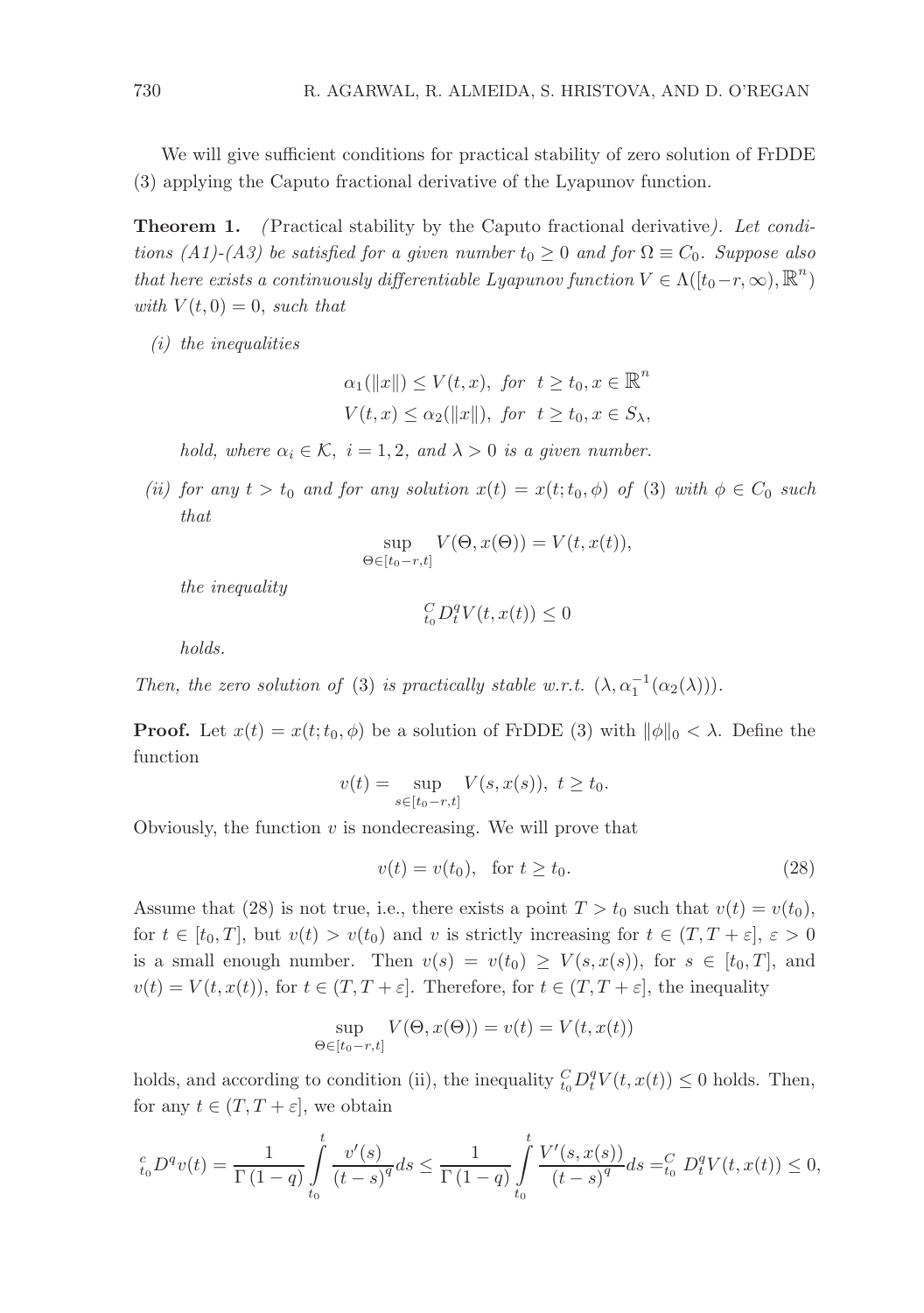because  $v(s) \ge V(s, x(s))$  for  $s \in [t_0, T + \varepsilon]$ , and

$$
\int_{t_0}^t \frac{v'(s)}{(t-s)^q} ds = \int_{t_0}^t \frac{v'(s) - V'(s, x(s))}{(t-s)^q} ds + \int_{t_0}^t \frac{V'(s, x(s))}{(t-s)^q} ds
$$
\n
$$
= -\frac{v(t_0) - V(t_0, x(t_0))}{(t-t_0)^q} - q \int_{t_0}^t \frac{v(s) - V(s, x(s))}{(t-s)^{q+1}} ds + \int_{t_0}^t \frac{V'(s, x(s))}{(t-s)^q} ds.
$$

According to the assumption, we get  $v'(t) = 0$ , for  $t \in [t_0, T]$ , and  $v'(t) > 0$ , for  $t \in (T, T + \varepsilon]$ . Then, for any  $t \in (T, T + \varepsilon]$ , we obtain

$$
{}_{t_0}^c D^qv(t)=\frac{1}{\Gamma(1-q)}\int\limits_{t_0}^t \frac{v'(s)}{(t-s)^q}ds=\frac{1}{\Gamma(1-q)}\int\limits_T^t \frac{v'(s)}{(t-s)^q}ds>0,\ \ t\in (T,T+\varepsilon].
$$

The contradiction proves the inequality (28).

From condition (i), we get

$$
\alpha_1(||x(t)||) \le V(t, x(t)) \le v(t) = v(t_0) = \sup_{s \in [t_0 - r, t_0]} V(s, \phi(t_0 + s))
$$
  

$$
\le \sup_{s \in [t_0 - r, t_0]} \alpha_2(||\phi(t_0 + s)||) \le \alpha_2(\lambda).
$$

Remark 14. Note that Theorem 1 is similar to [6, Theorem 3.1], except for condition (i). This condition leads to practical stability and it gives the bounds of both the initial function and the solution.

Theorem 2. ( Uniform practical stability by the Caputo fractional derivative). Let conditions (A1)-(A3) be satisfied for  $t_0 = 0$  and  $\Omega \equiv C_0$ . Suppose that there exists a continuously differentiable Lyapunov function  $V \in \Lambda([-r,\infty),\mathbb{R}^n)$ , with  $V(t,0) =$ 0,  $t \geq 0$ , such that condition (i) of Theorem 1 is satisfied for  $t \geq 0$  and

(ii) for any  $t_0 \geq 0$  and any  $t > t_0$  such that

$$
\sup_{\Theta \in [t_0 - r, t]} V(\Theta, x(\Theta; t_0, \phi)) = V(t, x(t; t_0, \phi)),
$$

the inequality

$$
_{t_{0}}^{C}D_{t}^{q}V(t,x(t;t_{0},\phi))\leq0
$$

holds, where  $x(t; t_0, \phi)$  a solution of (3) with initial time  $t_0$  and initial function  $\phi \in C_0$ . Then, the zero solution of (3) is uniformly practically stable w.r.t.  $(\lambda, \alpha_1^{-1}(\alpha_2(\lambda)))$ .

Now we will apply the Dini fractional derivative and the Caputo fractional Dini derivative of Lyapunov functions to obtain sufficient conditions for practical stability.

 $\Box$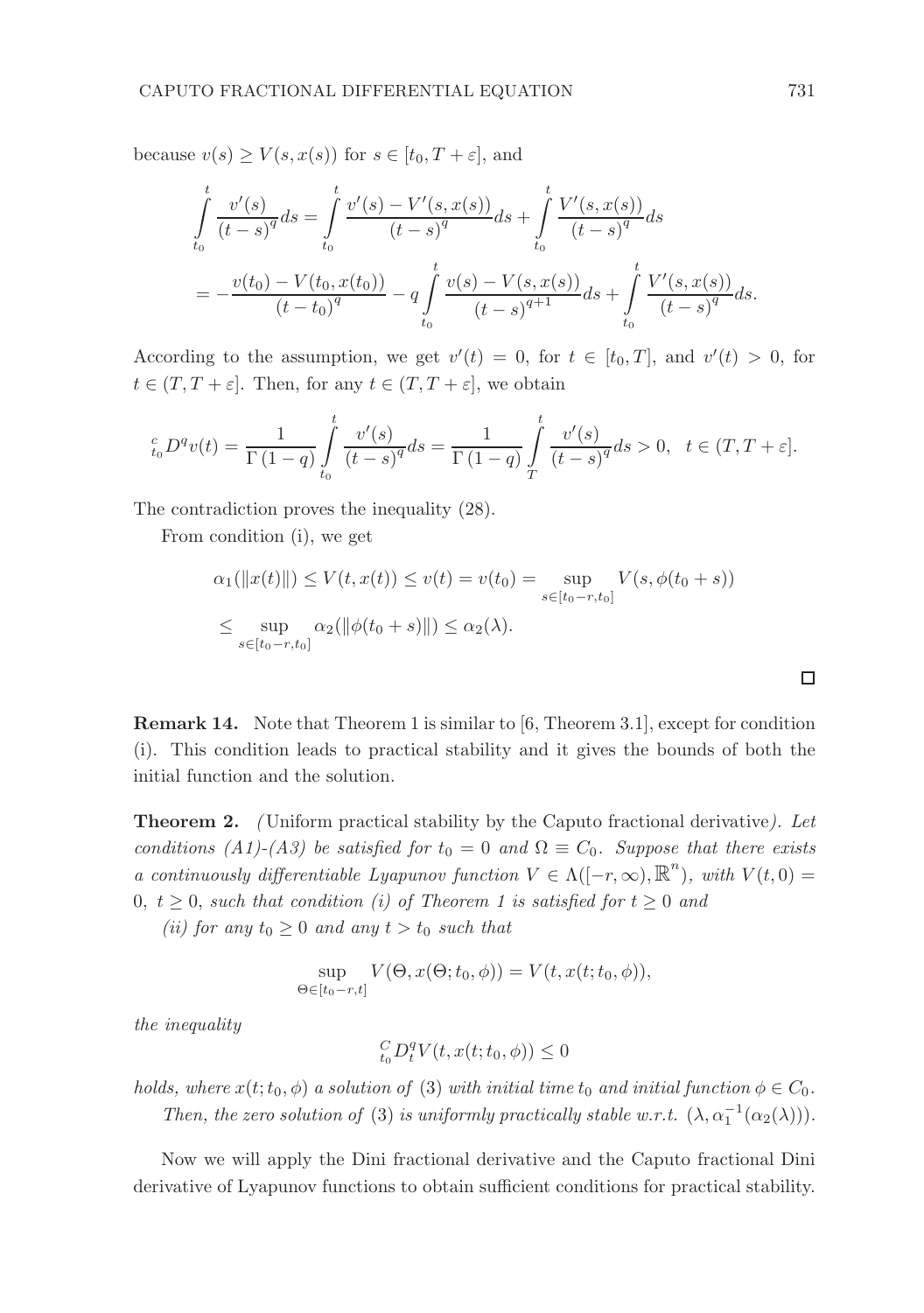In this case, we will use the Razumikhin condition

$$
\sup_{\Theta \in [-r,0]} V(t + \Theta, \psi(\Theta)) = V(t, \psi(0))
$$
\n(29)

for a function  $\psi \in C_0$ .

Remark 15. Note that condition (29) is less restrictive than condition (27) and it is closer to the idea of the original Razumikhin condition.

We will study the connection between the practical stability properties of the system FrDDE (3) and the practical stability properties of the scalar FrDE (4) .

Theorem 3. (Practical stability by the Caputo fractional Dini derivative). Let the following conditions be satisfied:

- 1. The conditions (A1)-(A4) are satisfied for a given  $t_0$  and  $\Omega \equiv C_0$ .
- 2. There exists a function  $V \in \Lambda([t_0 r, \infty), \mathbb{R}^n)$  with  $V(t, 0) = 0$  such that
	- (i) the inequalities

$$
\alpha_1(||x||) \le V(t, x) \text{ for } t \ge t_0, x \in \mathbb{R}^n,
$$
  

$$
V(t, x) \le \alpha_2(||x||) \text{ for } t \ge t_0, x \in S_\lambda,
$$

hold, where  $\alpha_i \in \mathcal{K}$ ,  $i = 1, 2$ , and  $\lambda > 0$  is a given number;

(ii) For any functions  $\psi \in C_0$  and  $\phi \in C_0$ , with  $\|\phi\|_0 \leq \lambda$ , and for any point  $t \geq t_0$  such that

$$
\sup_{s \in [-r,0]} V(t+s, \psi(s)) = V(t, \psi(0)),
$$

the inequality

$$
_{t_{0}}^{c}D_{(3)}^{q}V(t,\psi(0),\psi;t_{0},\phi)\leq g(t,V(t,\psi(0)))\tag{30}
$$

holds.

3. The zero solution of the scalar FrDE (4) is practically stable w.r.t.  $(\alpha_2(\lambda), A)$ , where  $A \geq \alpha_2(\lambda)$  is a given number.

Then, the zero solution of FrDDE (3) is practically stable w.r.t.  $(\lambda, \alpha_1^{-1}(A))$ .

**Proof.** From condition 3 of Theorem 3, for  $u_0 \in \mathbb{R}$  with  $|u_0| < \alpha_2(\lambda)$ , we have

$$
|u(t; t_0, u_0)| < A, \text{ for } t \ge t_0,
$$
\n(31)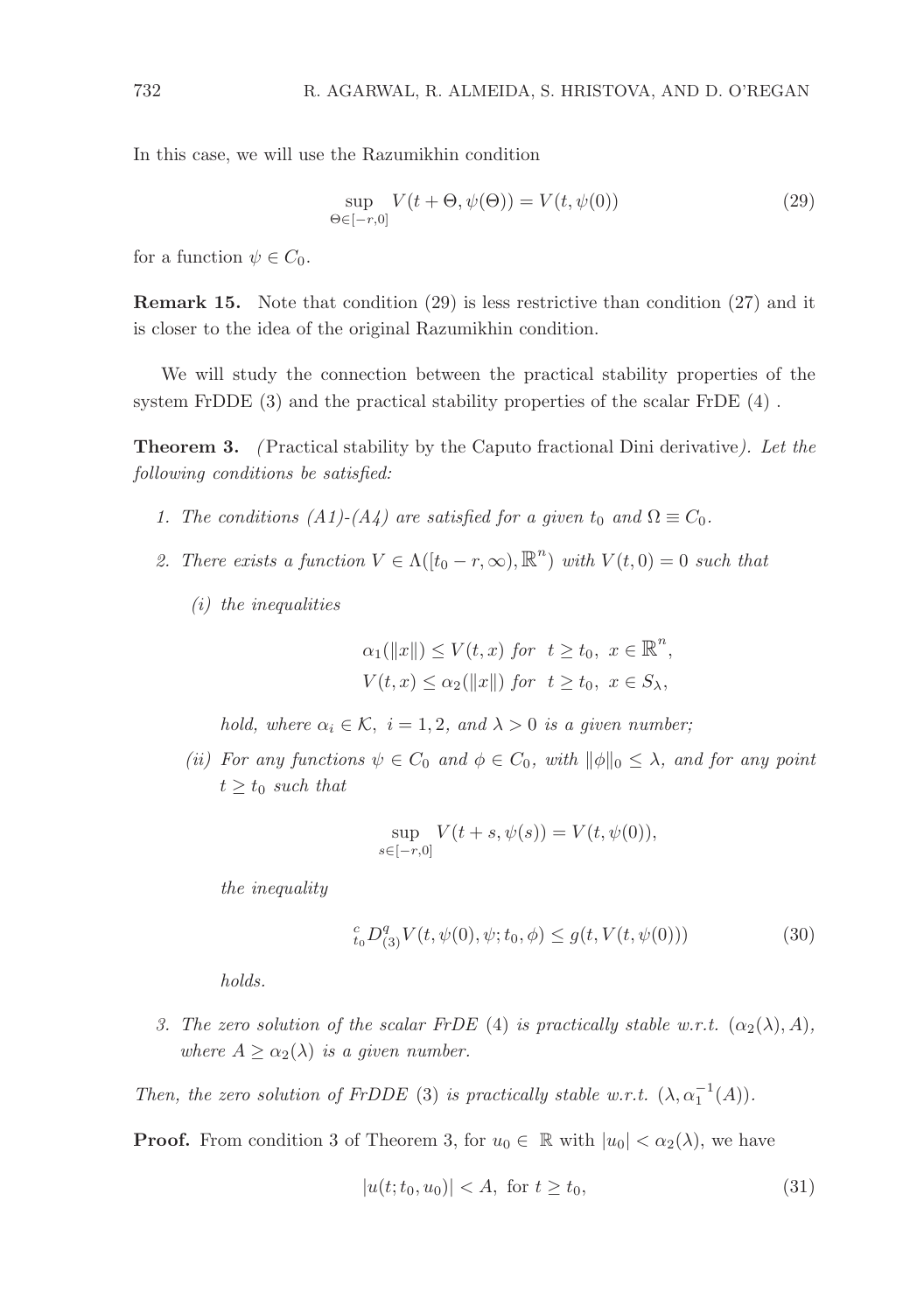where  $u(t; t_0, u_0)$  is a solution of FrDE (4). Let  $x(t) = x(t; t_0, \phi)$  be any solution of FrDDE (3) with  $\|\phi\|_0 < \lambda$ , and let

$$
\tilde{u}_0 = \max_{s \in [-r,0]} V(t_0 + s, \phi(s)).
$$

From Condition 2  $(i)$ , it follows that

$$
\tilde{u}_0 \le \max_{s \in [-r,0]} \alpha_2(||\phi(s)||) \le \alpha_2(\lambda).
$$

Therefore, the maximal solution  $u^*(t) = u(t; t_0, \tilde{u}_0)$  of FrDE (4) satisfies inequality (31). The conditions of Lemma 2 are satisfied for  $\mathcal{D} = \mathbb{R}^n$ ,  $\theta = \infty$ , and  $G(t, u) =$  $g(t, u)$ . According to Lemma 2, the inequality

$$
V(t, x^*(t)) \le u^*(t), \text{for } t \ge t_0,
$$
\n(32)

holds. Then, from condition 2  $(i)$  and inequalities (31), (32) we obtain

$$
\alpha_1(||x^*(t)||) \le V(t, x^*(t)) \le u^*(t) < A,
$$

which implies that

 $||x^*(t)|| < a_1^{-1}(A)$ , for  $t \ge t_0$ .

Note that  $A \ge \alpha_2(\lambda) \ge \alpha_1(\lambda)$  or  $\lambda \le \alpha_1^{-1}(A)$ . Therefore, according to Definition 1, the zero solution is practically stable w.r.t.  $(\lambda, a_1^{-1}(A))$ .  $\Box$ 

In the case when the Caputo fractional derivative  $c_{t_0}^c D_{(3)}^q V(t, \psi(0), \psi; t_0, \phi)$  in Theorem 3 is replaced by the Dini fractional derivative  $\frac{c}{t_0}D_{(3)}^q V(t, \psi(0), \psi)$ , we obtain the following result:

Theorem 4. (Practical stability by the Dini fractional derivative). Let conditions 1 and 3 of Theorem 3 be satisfied, and

- 2. There exists a function  $V \in \Lambda([t_0 r, \infty), \mathbb{R}^n)$  with  $V(t, 0) = 0$ , such that
	- (i) the inequalities

$$
\alpha_1(\|x\|) \le V(t, x) \text{ for } t \ge t_0, x \in \mathbb{R}^n,
$$
  

$$
V(t, x) \le \alpha_2(\|x\|) \text{ for } t \ge t_0, x \in S_\lambda,
$$

hold, where  $\alpha_i \in \mathcal{K}$ ,  $i = 1, 2$ , and  $\lambda > 0$  is a given number;

(ii) for any function  $\psi \in C_0$  and for any point  $t \geq t_0$  such that

$$
\sup_{s \in [-r,0]} V(t+s, \psi(s)) = V(t, \psi(0)),
$$

the inequality

$$
{}_{t_0}^c D_{(3)}^q V(t, \psi(0), \psi) \le g(t, V(t, \psi(0)))
$$
\n(33)

holds.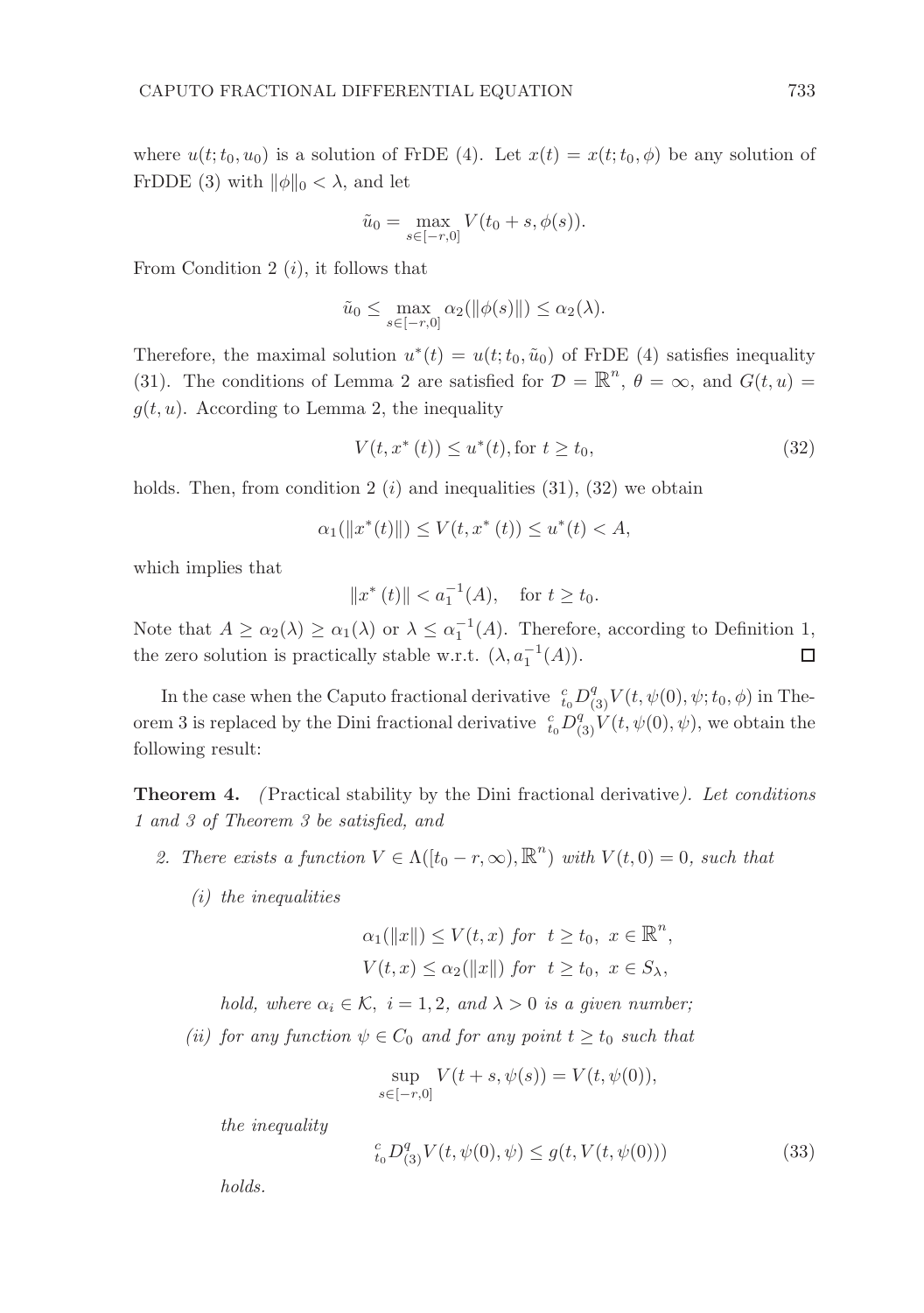Then, the zero solution of FrDDE (3) is practically stable w.r.t.  $(\lambda, \alpha_1^{-1}(A))$ .

The proof of Theorem 4 is similar to the one of Theorem 3 where Lemma 3 is used instead of Lemma 2.

In the case of the zero function on the right side part of the FrDE (4), we obtain:

**Corollary 2.** Let the conditions of Theorem 3/ Theorem 4 be satisfied with  $g(t, u) \equiv$ 0. Then, the zero solution of FrDDE (3) is practically stable w.r.t.  $(\lambda, \alpha_1^{-1}(\alpha_2(\lambda)))$ .

Theorem 5. ( Uniform practical stability by the Caputo fractional Dini derivative). Let conditions (A1)-(A3) be satisfied for  $t_0 = 0$  and  $\Omega \equiv C_0$ . Suppose that there exists a continuously differentiable Lyapunov function  $V \in \Lambda([-r,\infty),\mathbb{R}^n)$  with  $V(t,0) =$ 0,  $t \geq 0$ , such that condition (i) of Theorem 3 is satisfied for  $t \geq 0$ , and

(ii) for any  $t_0 \geq 0$ , for any functions  $\psi \in C_0$  and  $\phi \in C_0$  with  $\|\phi\|_0 \leq \lambda$ , and for any point  $t \geq t_0$  such that

$$
\sup_{s \in [-r,0]} V(t+s, \psi(s)) = V(t, \psi(0)),
$$

the inequality

$$
{}_{t_0}^c D_{(3)}^q V(t, \psi(0), \psi; t_0, \phi) \le 0 \tag{34}
$$

holds. Then, the zero solution of (3) is uniformly practically stable w.r.t.  $(\lambda, \alpha_1^{-1}(\lambda))$ .

The proof of Theorem 5 follows from Theorem 3 and the fact that the solution of FrDE (4) with  $g(t, u) \equiv 0$  is  $u(t; t_0, v_0) = v_0$ , for any  $t_0 \geq 0$  and  $v_0 \in \mathbb{R}$ , i.e., it is uniformly practically stable w.r.t.  $(\lambda, \lambda)$ .

**Theorem 6.** (Uniform practical stability by the Dini fractional derivative). Let conditions (A1)-(A3) be satisfied for  $t_0 = 0$  and  $\Omega \equiv C_0$ . Suppose that there exists a continuously differentiable Lyapunov function  $V \in \Lambda([-r,\infty),\mathbb{R}^n)$  with  $V(t,0) =$ 0,  $t \geq 0$ , such that condition (i) of Theorem 3 is satisfied for  $t \geq 0$  and

(ii) for any  $t_0 \geq 0$ , any functions  $\psi \in C_0$  and any point  $t \geq t_0$  such that

$$
\sup_{s \in [-r,0]} V(t+s, \psi(s)) = V(t, \psi(0)),
$$

the inequality

$$
{}_{t_0}^c D_{(3)}^q V(t, \psi(0), \psi) \le 0 \tag{35}
$$

holds. Then, the zero solution of (3) is uniformly practically stable w.r.t.  $(\lambda, \alpha_1^{-1}(\lambda))$ .

Remark 16. Note that when the Dini fractional derivative or the Caputo fractional Dini derivative is applied in the obtained sufficient conditions

- the less restrictive condition (29) is used instead of the condition (27);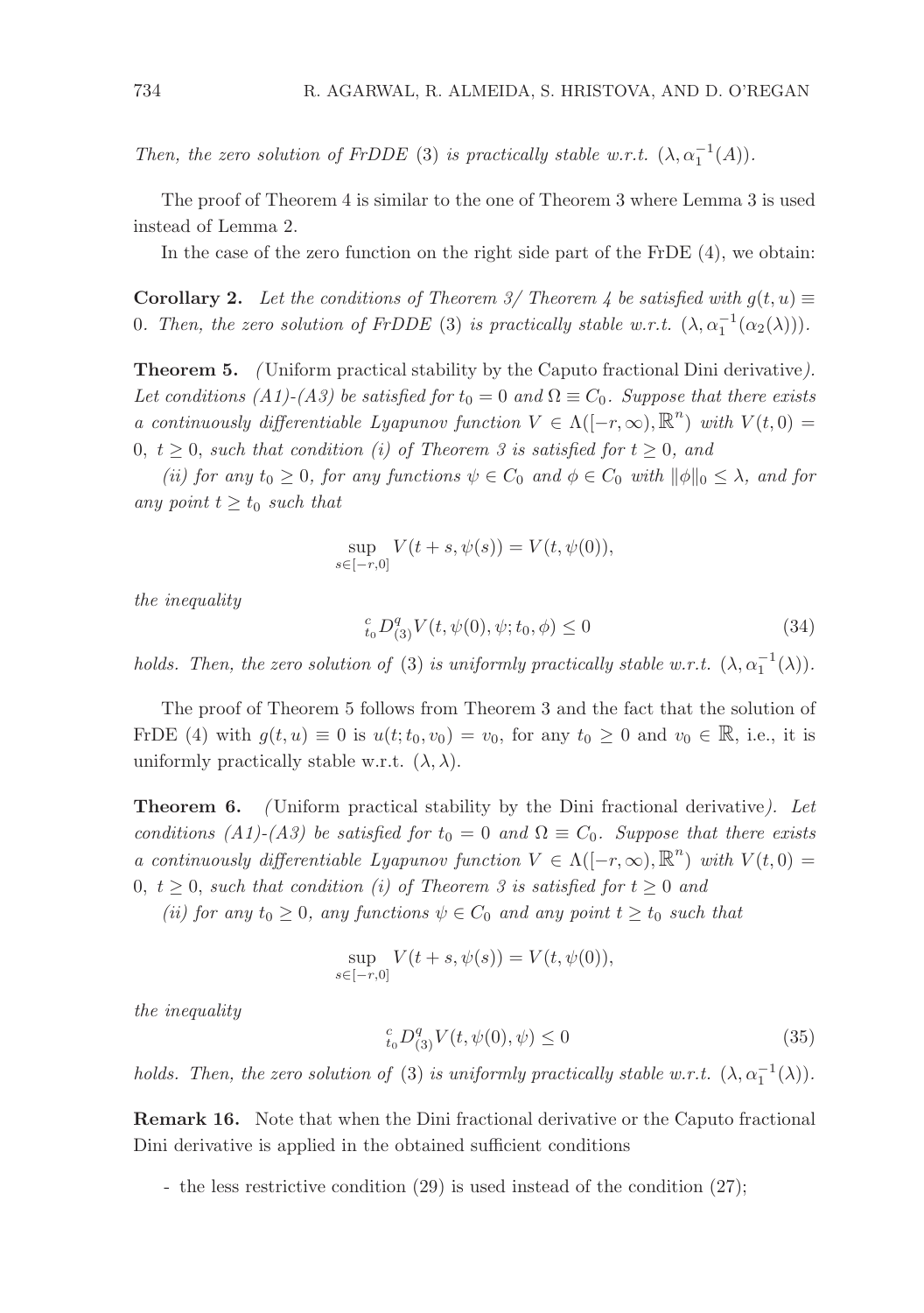- the Lyapunov function need only be continuous without the restriction of differentiability.

#### 7. APPLICATIONS

Example 3. (Constant delay and the Caputo fractional derivative). Consider the IVP for the scalar linear FrDDE

$$
\begin{aligned} \ _{0}^{C}D_{t}^{0.4}x(t) &= -(|\cos(t)| + 1.5)x(t) + |\sin(t)|x(t - \pi) \text{ for } t > 0, \\ x(s) &= \phi(s) \text{ for } s \in [-\pi, 0]. \end{aligned} \tag{36}
$$

Consider the quadratic Lyapunov function, i.e.,  $V(t,x) = x^2$ . Let  $\alpha_1(x) = 0.5x^2$ ,  $\alpha_2(x) = x$ , and  $\lambda = 1$ . Then, condition (i) of Theorem 1 is satisfied.

Let x be a solution of IVP for FrDDE (37), and  $t > 0$  be such that

$$
V(t, x(t)) = x^{2}(t) \ge x^{2}(s) = V(s, x(s)),
$$

for all  $s \in [-\pi, t)$ . Then, according to [8], we get

$$
{}_{0}^{C}D_{t}^{0.4}V(t, x(t)) \leq 2x(t) \, {}_{0}^{C}D_{t}^{0.4}x(t) = -2(|\cos(t)| + 1.5)(x(t))^{2} + 2|\sin(t)|x(t)x(t - \pi)
$$
  

$$
\leq -2(|\cos(t)| - |\sin(t)| + 1.5)(x(t))^{2} \leq 0.
$$

According to Theorem 1, the zero solution of  $(36)$  is practically stable w.r.t.  $(1,1)$ , i.e. for any initial function  $\phi \in S_1$ , the solution is also in the ball  $S_1$ . The graphs of the absolute values of the solutions  $x_1, x_2, x_3$  of the IVP for FDDE (36), with initial functions  $\phi_1(s) = \sin(s), \phi_2(s) = \cos(s)$  and  $\phi_3(s) = 0.5 \frac{s}{s-1}$ , for  $s \in [-\pi, 0]$ , are given in Figure 1.

Example 4. (Constant delay). Consider the IVP for the scalar linear FrDDE

$$
{}_{0}^{C}D_{t}^{0.4}x(t) = g(t)x(t) + 0.1x(t - \pi) \text{ for } t > 0,
$$
  
\n
$$
x(s) = \phi(s) \text{ for } s \in [-\pi, 0],
$$
\n(37)

where

$$
g(t) = -0.5 \frac{\mathrm{^{RL}} D^{0.4} \left( \sin^2(t) + 1 \right)}{\sin^2(t) + 1} - 0.1, \quad t > 0,
$$

 $x_t(s) = x(t-\pi)$  for  $s \in [-\pi, 0]$ , and  $\rho(t, u) \equiv t-\pi$ . Therefore,  $x_{\rho(t, x_t)} = x(\rho(t, x_t)) =$  $x(t-\pi).$ 

Denote  $f(t, x, y) = g(t)x + 0.1y$ .

Case 1. Consider the quadratic Lyapunov function, i.e.  $V(t, x) = x^2$ . Let x be a solution of IVP for FrDDE (37), and  $t > 0$  be such that

$$
V(t, x(t)) = x^{2}(t) \ge x^{2}(s) = V(s, x(s)),
$$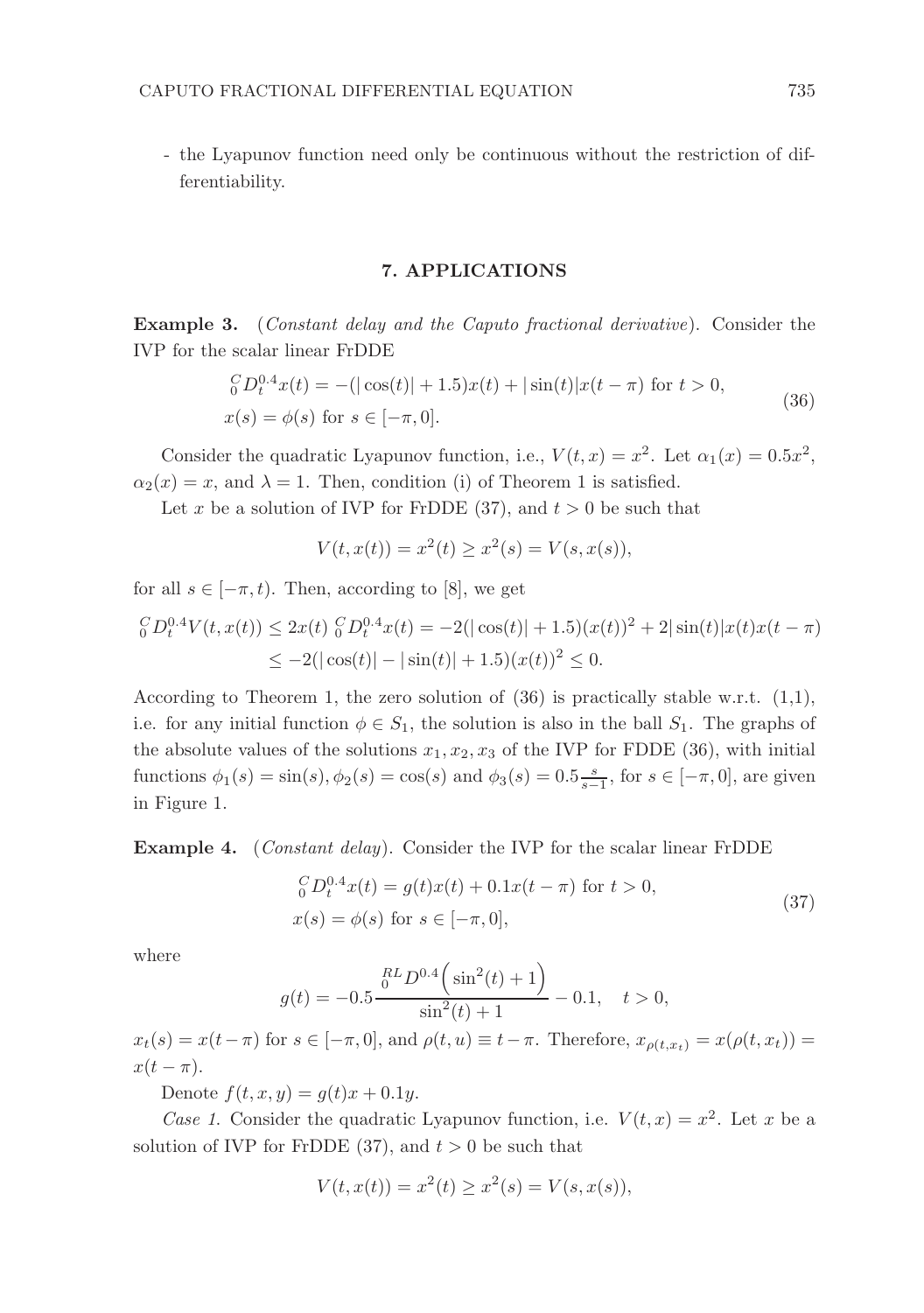

Figure 1: Graph of the the absolute values of the solutions  $x_1, x_2, x_3$ .

for all  $s \in [-\pi, t)$ . Then, according to [8], we get

$$
{}_{0}^{C}D_{t}^{0.4}V(t, x(t)) \leq 2x(t) {}_{0}^{C}D_{t}^{0.4}x(t) = 2(x(t))^{2}g(t) + 0.2x(t)x(t - \pi)
$$
  

$$
\leq 2(x(t))^{2}g(t) + 0.1x^{2}(t) + 0.1x^{2}(t - \pi) \leq 2x^{2}(t)(0.1 + g(t)).
$$
 (38)

The sign of  ${}_{0}^{C}D_{t}^{0.4}V(t, x(t))$  is changeable (the graph of the function  $g + 0.1$  is given in Figure 2).

Case 2. Consider the function

$$
V(t, x) = (\sin^2(t) + 1)x^2,
$$

for  $t \geq -\pi$  and  $x \in \mathbb{R}$ . Then, condition 2(i) of Theorem 3 is satisfied with  $t_0 = 0$ ,  $\alpha_1(u) = u^2$ ,  $\alpha_2(u) = 2u$ , and  $\lambda = 1$ , because

$$
\sin^2(t) + 1 \in [1, 2], \quad \forall t \ge 0.
$$

Case 2.1: Caputo fractional derivative. Let x be a solution of IVP for FrDDE  $(37)$ . Then, we obtain

$$
{}_0^C D_t^{0.4} V(t, x(t)) = \frac{1}{\Gamma(1-q)} \int_0^t (t-s)^{-0.4} \left( 2(\sin^2(s) + 1) x(s) x'(s) + \sin(2s) x^2(s) \right) ds.
$$

The fractional derivative of this function  $V$  is difficult to obtain so it is difficult to discuss its sign.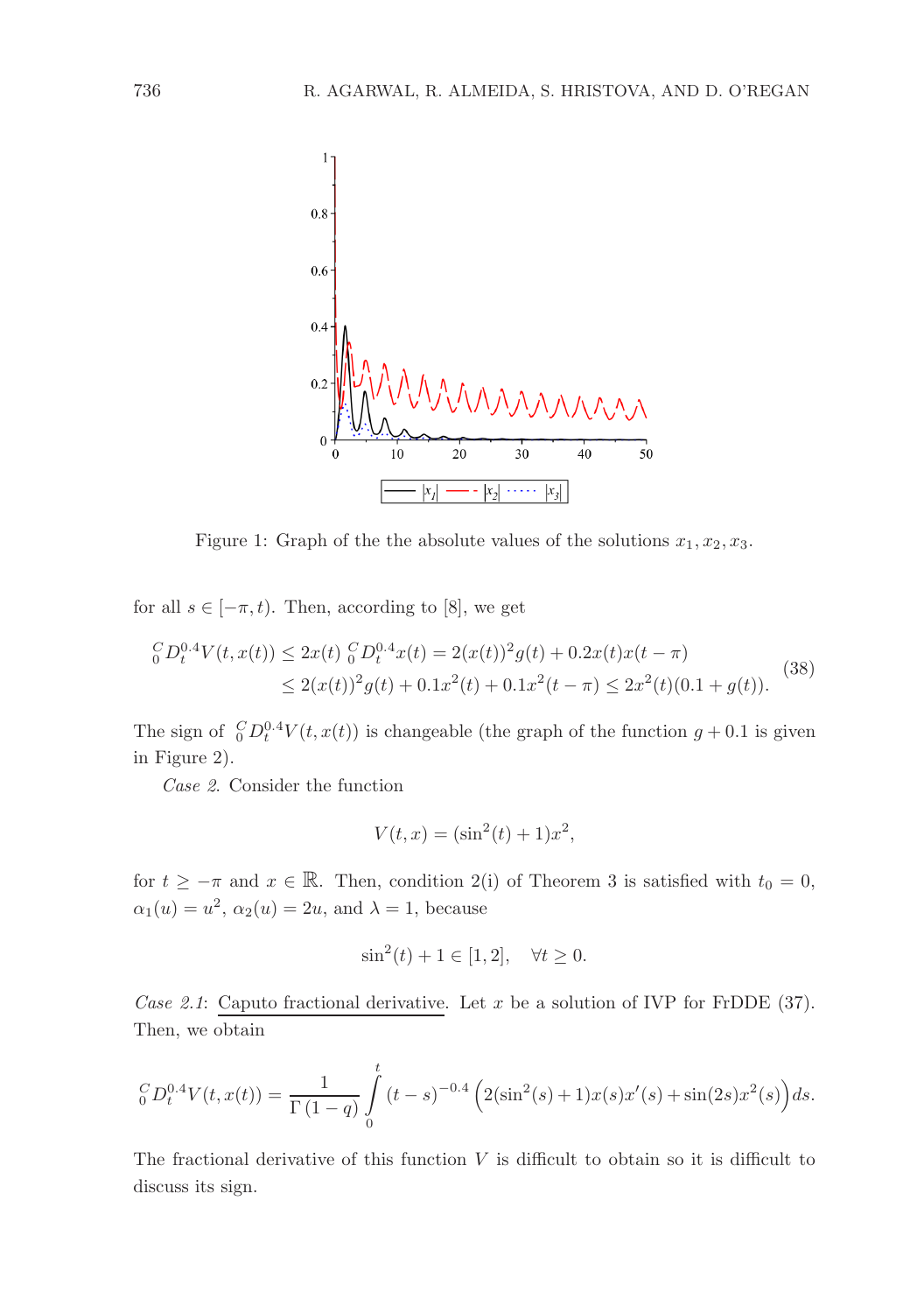

Figure 2: Graph of the function  $q + 0.1$ .

Case 2.2: Dini fractional derivative. Let  $\psi \in C([-\pi,0],\mathbb{R})$  be a function and  $t > 0$  be a point such that

$$
V(t, \psi(0)) = (\sin^2(t) + 1)\psi^2(0) \ge (\sin^2(t+s) + 1)\psi^2(s), \quad s \in [-\pi, 0).
$$

Therefore,

$$
(\sin^2(t) + 1)\psi^2(-\pi) = (\sin^2(t - \pi) + 1)\psi^2(-\pi) \le (\sin^2(t) + 1)\psi^2(0).
$$

Note that, in this case,  $\psi_{\rho(t,\psi_0)-t} = \psi(-\pi)$ . Then, according to Example 2 and Eq. (11), we obtain

$$
{}_{0}D_{(37)}^{0.4}V(t, \psi(0), \psi(-\pi))
$$
  
=  $2\psi(0)(\sin^{2}(t) + 1)f(t, \psi(0), \psi(-\pi)) + (\psi(0))^{2} {}_{0}^{RL}D^{0.4}((\sin^{2}(t) + 1))$   
=  $2\psi(0)(\sin^{2}(t) + 1)(g(t)\psi(0) + 0.1\psi(-\pi)) + (\psi(0))^{2} {}_{0}^{RL}D^{0.4}(\sin^{2}(t) + 1)$   
=  $\psi^{2}(0)\Big(2(\sin^{2}(t) + 1)g(t) + {}_{0}^{RL}D^{0.4}(\sin^{2}(t) + 1)\Big)$   
+  $0.2\psi(0)(\sin^{2}(t) + 1)\psi(-\pi)$   
 $\leq -0.2\psi^{2}(0)(\sin^{2}(t) + 1) + 0.1(\sin^{2}(t) + 1)(\psi^{2}(0) + \psi^{2}(-\pi)) = 0.$ 

Therefore, the conditions of Theorem 4 are satisfied, with  $g(t, u) \equiv 0$ , and according to Corollary 2, the zero solution of (37) is practically stable w.r.t.  $(1, \sqrt{11})$ because  $\alpha_1^{-1}(u) = \sqrt{u}$  and  $\alpha_1^{-1}(\alpha_2(1)) = \sqrt{2}$ .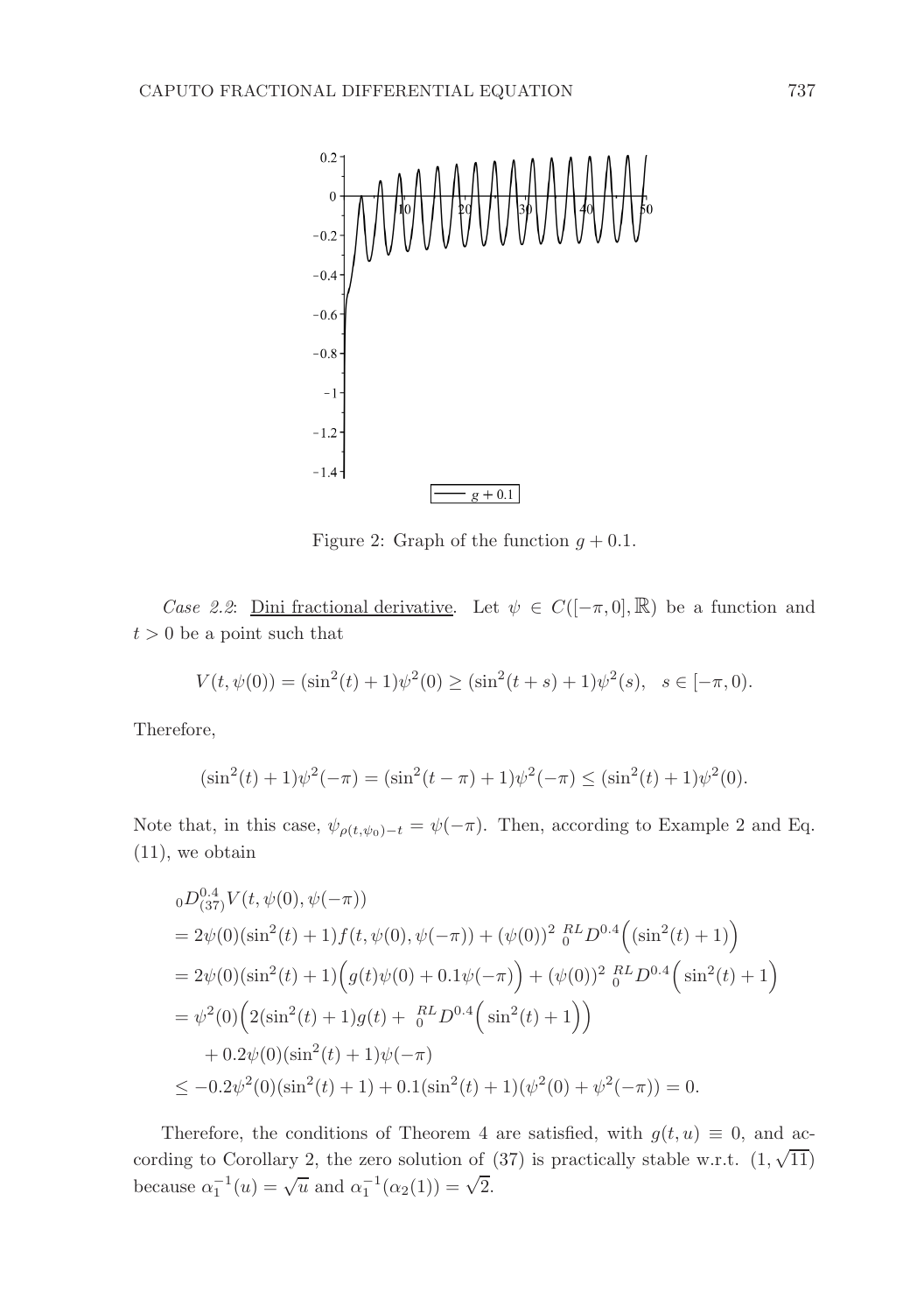

Figure 3: Graph of the the absolute values of the solutions  $x_1, x_2, x_3$ .

Case 2.3: Caputo fractional Dini derivative . According to Remark 11 and Case 2.2, the inequality

$$
{}_{0}^{c}D_{(37)}^{0.4}V(t,\psi(0),\psi(-h);0,\phi(0)) = 0 \cdot D_{(37)}^{0.4}V(t,\psi(0),\psi(-h)) - \frac{0.1\phi^{2}(0)}{t^{0.4}\Gamma(0.6)} \leq 0
$$

holds. Therefore, the conditions of Theorem 3 are satisfied, with  $g(t, u) \equiv 0$ , and according to Corollary 2, the zero solution of (37) is practically stable w.r.t.  $(1, \sqrt{2})$ .

The graphs of the absolute values of the solutions  $x_1, x_2, x_3$  of the IVP for FrDDE (37), with initial functions  $\phi_1(s) = \sin(s), \phi_2(s) = 0.5 - 0.5 \cos(s)$  and  $\phi_3(s) = 0.5 \frac{s}{s-1}$ , for  $s \in [-\pi, 0]$ , are given in Figure 3.

Example 5. (Time variable delay). Consider the IVP for the scalar linear FrDDE

$$
{}_{0}^{C}D_{t}^{0.4}x(t) = g(t)x(t) + 0.1x(t - \sin^{2}(t) + 1 - \pi) \text{ for } t > 0,
$$
  
\n
$$
x(s) = \phi(s) \text{ for } s \in [-\pi, 0],
$$
\n(39)

where

$$
g(t) = -0.5 \frac{\binom{RL}{0} \cdot 4(m(t))}{m(t)} - 0.1, \quad m(t) = \frac{0.1t + \pi}{t + 2\pi}, \quad t > 0,
$$

and  $\rho(t, u) = t - \sin^2(t) + 1 - \pi$ . Note that  $t - \pi \le \rho(t, u) \le t$ , for  $t \ge 0$ , i.e., condition (A2) is satisfied. Consider the function  $V(t, x) = m(t)x^2$ , for  $t \ge -\pi$ ,  $x \in \mathbb{R}$ . Then, condition 2(i) of Theorem 3 is satisfied, with  $t_0 = 0$ ,  $\alpha_1(u) = 0.5u^2$ ,  $\alpha_2(u) = 0.9u$ , and  $\lambda = 1$ , because

$$
\frac{0.1t + \pi}{t + 2\pi} \in [0.5, 0.9], \quad \forall t \ge 0.
$$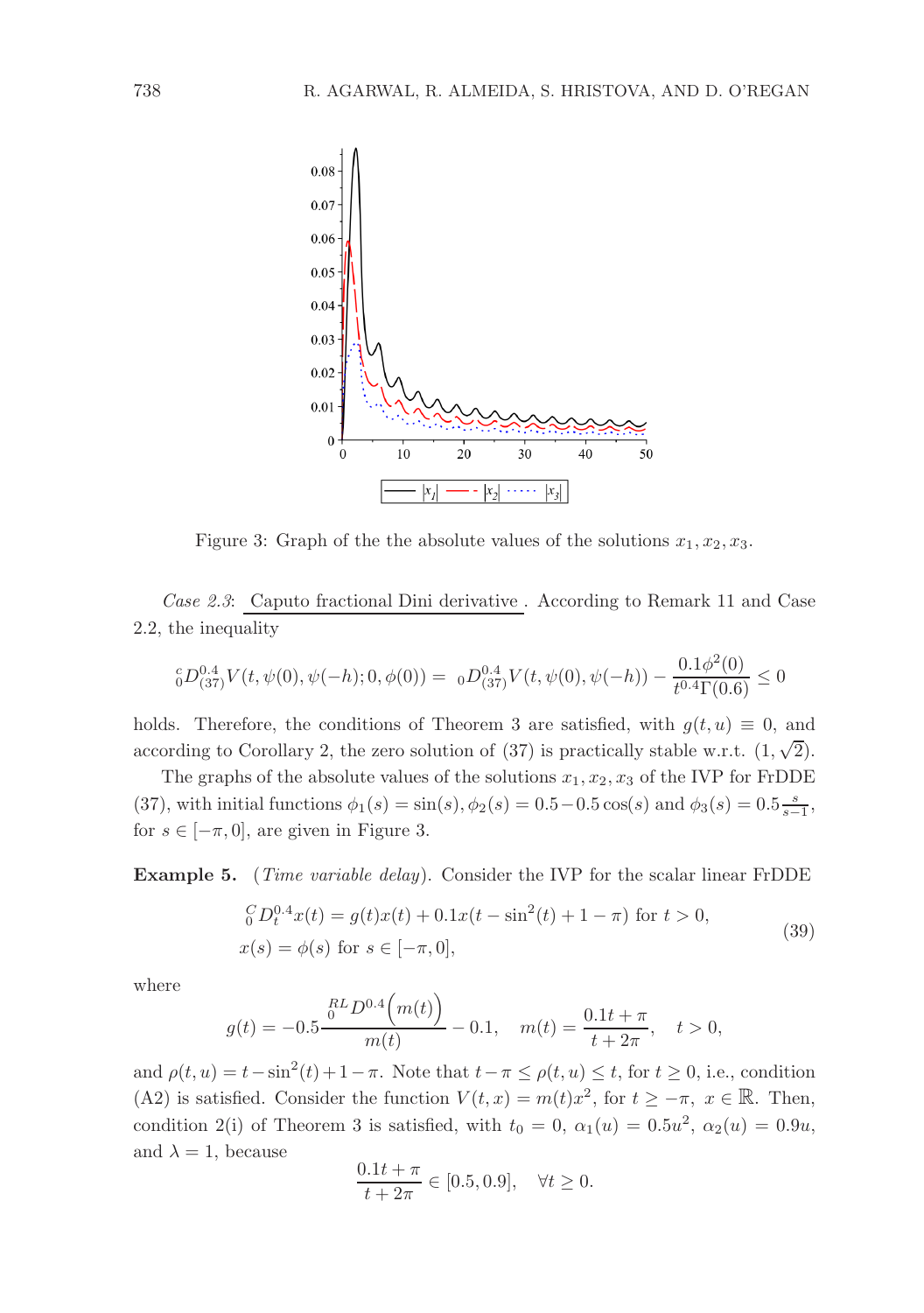Let  $\psi \in C([-\pi,0],\mathbb{R})$  be a function and  $t \geq 0$  be a point such that

$$
V(t, \psi(0)) = m(t)\psi^{2}(0) \ge m(t+s)\psi^{2}(s) = V(t+s, \psi(s)), \quad s \in [-\pi, 0)
$$

Then, since  $\xi = -\sin^2(t) + 1 - \pi \in [-\pi, 0]$ , we have

$$
m(t)\phi^2(0) \ge m(t+\xi)\psi^2(\xi) = m(t-\sin^2(t) + 1 - \pi)\psi^2(-\sin^2(t) + 1 - \pi)
$$
  
 
$$
\ge m(t)\psi^2(-\sin^2(t) + 1 - \pi).
$$

Note that, in this case,  $\psi_{\rho(t,\psi_0)-t} = \psi(-\sin^2(t) + 1 - \pi)$ . According to Example 2 and Eq. (11), we obtain

$$
{}_{0}D_{(37)}^{0.4}V(t, \psi(0), \psi)
$$
  
=  $2\psi(0)m(t)f(t, \psi(0), \psi_{\rho(t, \psi_0)-t}) + (\psi(0))^2 {}_{0}^{RL}D^{0.4}(m(t))$   
=  $2\psi(0)m(t) (g(t)\psi(0) + 0.1\psi(-\sin^2(t) + 1 - \pi)) + (\psi(0))^2 {}_{0}^{RL}D^{0.4}(m(t))$   
=  $\psi^2(0) (2m(t)g(t) + {}_{0}^{RL}D^{0.4}m(t)) + 0.2\psi(0)m(t)\psi(-\sin^2(t) + 1 - \pi)$   
 $\leq -0.2\psi^2(0)m(t) + 0.1m(t)(\psi^2(0) + \psi^2(-\sin^2(t) + 1 - \pi)) = 0,$ 

and

$$
{}_{0}^{c}D_{(39)}^{0.4}V(t,\psi(0),\psi;0,\phi(0)) = 0 D_{(39)}^{0.4}V(t,\psi(0),\psi) - \frac{0.5\phi^2(0)}{t^{0.4}\Gamma(0.6)} \leq 0.
$$

Therefore, the conditions of Theorem 3/ Theorem 4 are satisfied with  $g(t, u) \equiv 0$ , and according to Corollary 2, the zero solution of (39) is practically stable w.r.t.  $(\lambda, \alpha_1^{-1}(\alpha_2(1))) = (1, \sqrt{1.8}).$ 

The graphs of the absolute values of the solutions  $x_1, x_2, x_3$  of the IVP for FDDE (39), with initial functions  $\phi_1(s) = \sin(s), \phi_2(s) = \cos(s)$ , and  $\phi_3(s) = 0.5\frac{s}{s-1}$ , for  $s \in [-\pi, 0]$ , are given in Figure 4.

Example 6. (State dependent delay). Consider the IVP for the scalar linear FrDDE with state dependent delay

$$
{}_{0}^{C}D_{t}^{0.4}x(t) = g(t)x(t) + 0.1x(t - \sin^{2}(x(t - \pi)) + 1 - \pi) \text{ for } t > 0,
$$
  
\n
$$
x(s) = \phi(s) \text{ for } s \in [-\pi, 0],
$$
\n(40)

where  $f(t, x, u) = g(t)x + 0.1u$ ,

$$
g(t) = -0.5 \frac{t+1}{0.1t+1.1} \, {}_{0}^{RL} D^{0.4} \frac{0.1t+1.1}{t+1} - 0.1, \quad t > 0,
$$

 $x_t(s) \equiv x(t - \pi)$ , and  $\rho(t, u) = t - \sin^2(u) + 1 - \pi \in [t - \pi, t]$ , for  $t \ge 0$ , i.e., the condition (A2) is satisfied.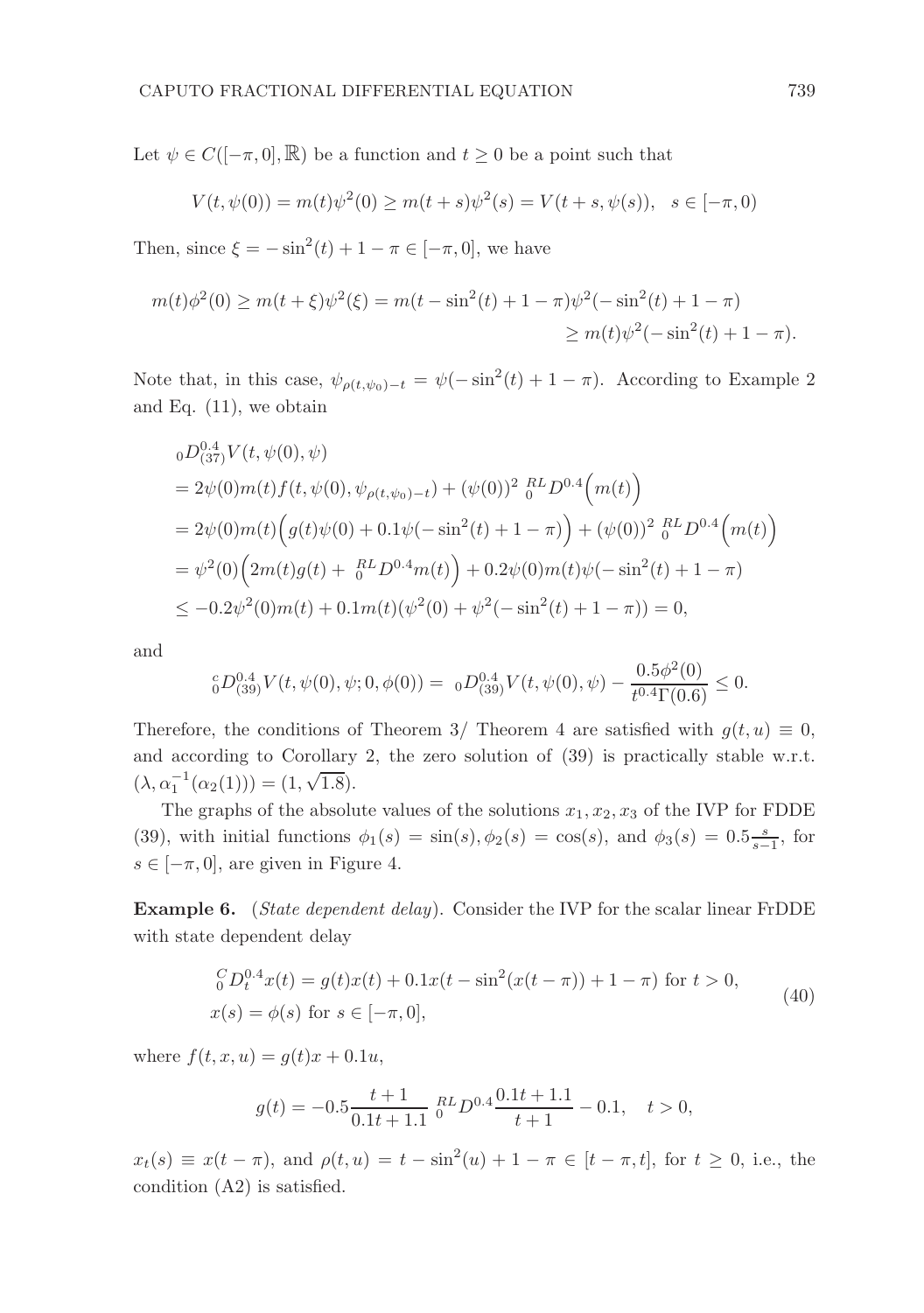

Figure 4: Graph of the the absolute values of the solutions  $x_1, x_2, x_3$ .

Consider the Lyapunov function

$$
V(t,x) = \frac{0.1t + 1.1}{t + 1}x^2.
$$

Then, condition 2(i) of Theorem 3 is satisfied, with  $t_0 = 0$ ,  $\alpha_1(u) = 0.1u^2$ ,  $\alpha_2(u) =$ 1.1u, and  $\lambda = 1$ , because  $\frac{0.1t+1.1}{t+1} \in [0.1, 1.1]$ .

Let  $\psi \in C([-\pi,0],\mathbb{R})$  be such that, for any  $t > 0$ , the inequality

$$
V(t, \psi(0)) = \frac{0.1t + 1.1}{t + 1} \psi^2(0) \ge \frac{0.1(t + s) + 1.1}{t + s + 1} \psi^2(s) = V(t + s, \psi(s))
$$

holds, for  $s \in [-\pi, 0]$ . Similar to Example 2 and Eq. (11), applying  $\rho(t, \psi_0) - t \in$  $[-\pi, 0]$  and

$$
\frac{0.1(t+s) + 1.1}{t+s+1} \ge \frac{0.1t+1.1}{t+1}, \ s \in [-r, 0],
$$

we obtain

$$
{}_{0}D_{(40)}^{0.4}V(t,\psi(0),\psi) = 2\psi(0) \frac{0.1t + 1.1}{t + 1} \Big(g(t)\psi(0) + 0.1\psi_{\rho(t,\psi_0)-t}\Big)
$$
  
\n
$$
= 2\psi^2(0) \frac{0.1t + 1.1}{t + 1}g(t) + 0.2\psi(0) \frac{0.1t + 1.1}{t + 1}\psi_{\rho(t,\psi_0)-t}
$$
  
\n
$$
+ (\psi(0))^2 \frac{RL}{0}D^{0.4} \frac{0.1t + 1.1}{t + 1}
$$
  
\n
$$
= 0.2 \frac{0.1t + 1.1}{t + 1}\psi(0) \psi_{\rho(t,\psi_0)-t} - 0.2\psi^2(0) \frac{0.1t + 1.1}{t + 1}
$$
  
\n
$$
\leq 0.1 \frac{0.1t + 1.1}{t + 1}\psi^2(0) + 0.1 \frac{0.1t + 1.1}{t + 1}\psi_{\rho(t,\psi_0)-t}^2 - 0.2\psi^2(0) \frac{1.1t + 0.01}{t + 0.1}
$$
  
\n
$$
\leq 0.1 \frac{1}{t + 0.1}\psi^2(0) + 0.1 \frac{0.1(t + s) + 1.1}{t + s + 1}\psi_{\rho(t,\psi_0)-t}^2 - 0.2\psi^2(0) \frac{1}{t + 0.1} \leq 0.
$$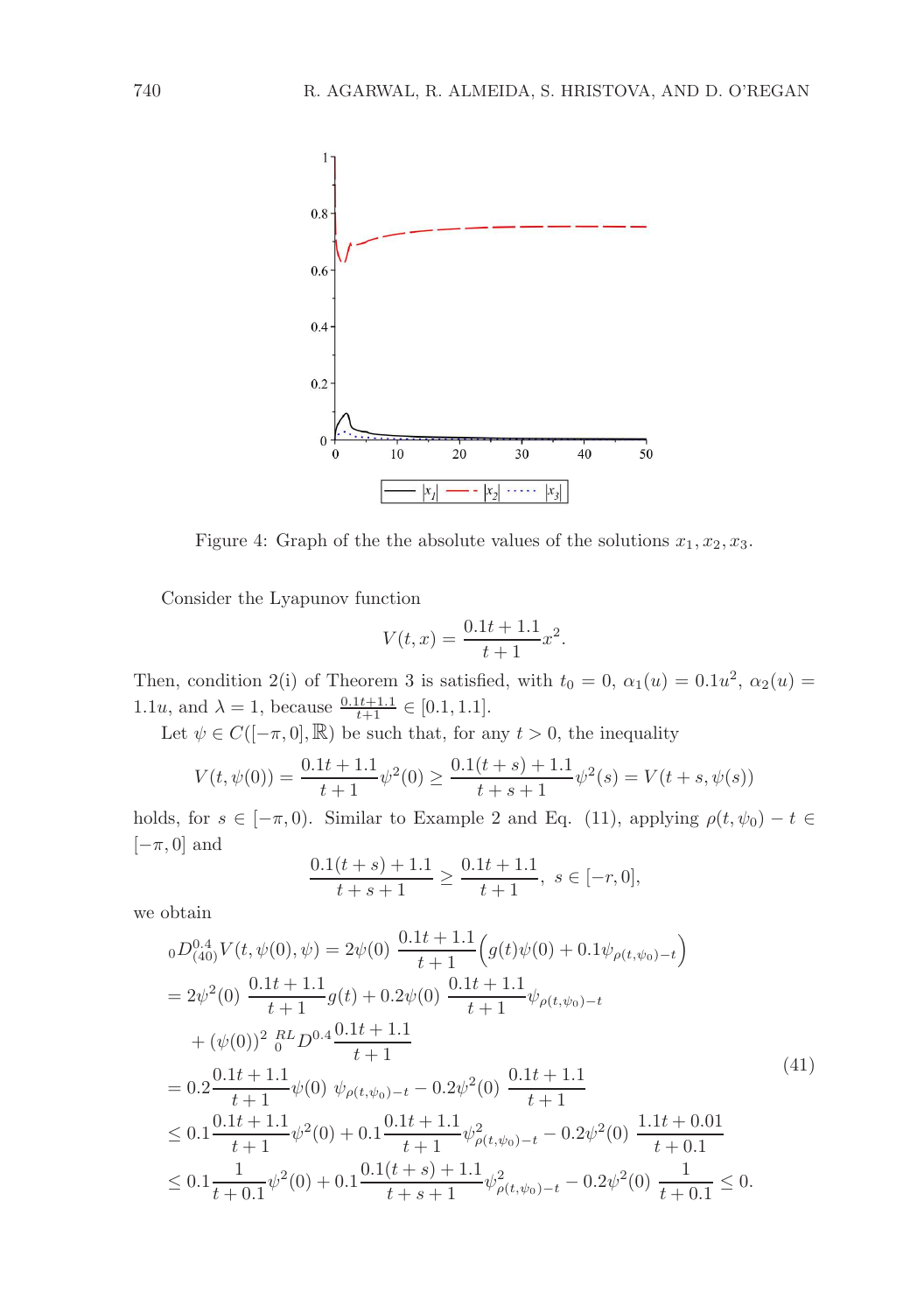Therefore, conditions of Theorem 4 are satisfied and, according to Corollary 2, the zero solution of (39) is practically stable w.r.t.  $(1, \sqrt{11})$ .

Remark 17. The above examples illustrate the importance of practically applicable sufficient conditions to study stability properties of Caputo fractional derivatives with delays, especially in the case of state dependent delays.

### ACKNOWLEDGMENTS

R. Almeida is supported by Fundação para a Ciência e a Tecnologia (FCT), within project UID/MAT/04106/2019 (CIDMA). S. Hristova is supported by Fund FP19- FMI-002, University of Plovdiv "Paisii Hilendarski".

### REFERENCES

- [1] R. Agarwal, D. O'Regan, S. Hristova, Stability of Caputo fractional differential equations by Lyapunov functions,  $Appl. Math., 60, 6, (2015), 653-676.$
- [2] R. Agarwal, D. O'Regan, S. Hristova, M. Cicek, Practical stability with respect to initial time difference for Caputo fractional differential equations, Commun. Nonlinear Sci. Numer. Simul., 42, (2017), 106–120.
- [3] R. Agarwal, S. Hristova, D. O'Regan, Lyapunov Functions and Stability of Caputo Fractional Differential Equations with Delays, Differ. Equ. Dyn. Syst. (2018),122, https://doi.org/10.1007/s12591-018-0434-6
- [4] D. Baleanu, Z. B. Gven, J. A. T. Tenreiro Machado, Eds., New Trends in Nanotechnology and Fractional Calculus Applications, Springer, Dordrecht, The Netherlands, 2010.
- [5] D. Baleanu, S. J. Sadati, R. Ghaderi, A. Ranjbar, T. Abdeljawad, F. Jarad, Razumikhin stability theorem for fractional systems with delay, Abstr. Appl. Anal., 2010, (2010), Article ID 124812, 9 p.
- [6] B. Chen, J. Chen, Razumikhin-type stability theorems for functional fractionalorder differential systems and applications, Appl. Math. Comput., 254, (2015) 63–69.
- [7] K. Diethelm, The Analysis of Fractional Differential Equations, Springer-Verlag Berlin Heidelberg, 2010.
- [8] M. A. Duarte-Mermoud, N. Aguila-Camacho, J. A. Gallegos, R. Castro-Linares, Using general quadratic Lyapunov functions to prove Lyapunov uniform stability